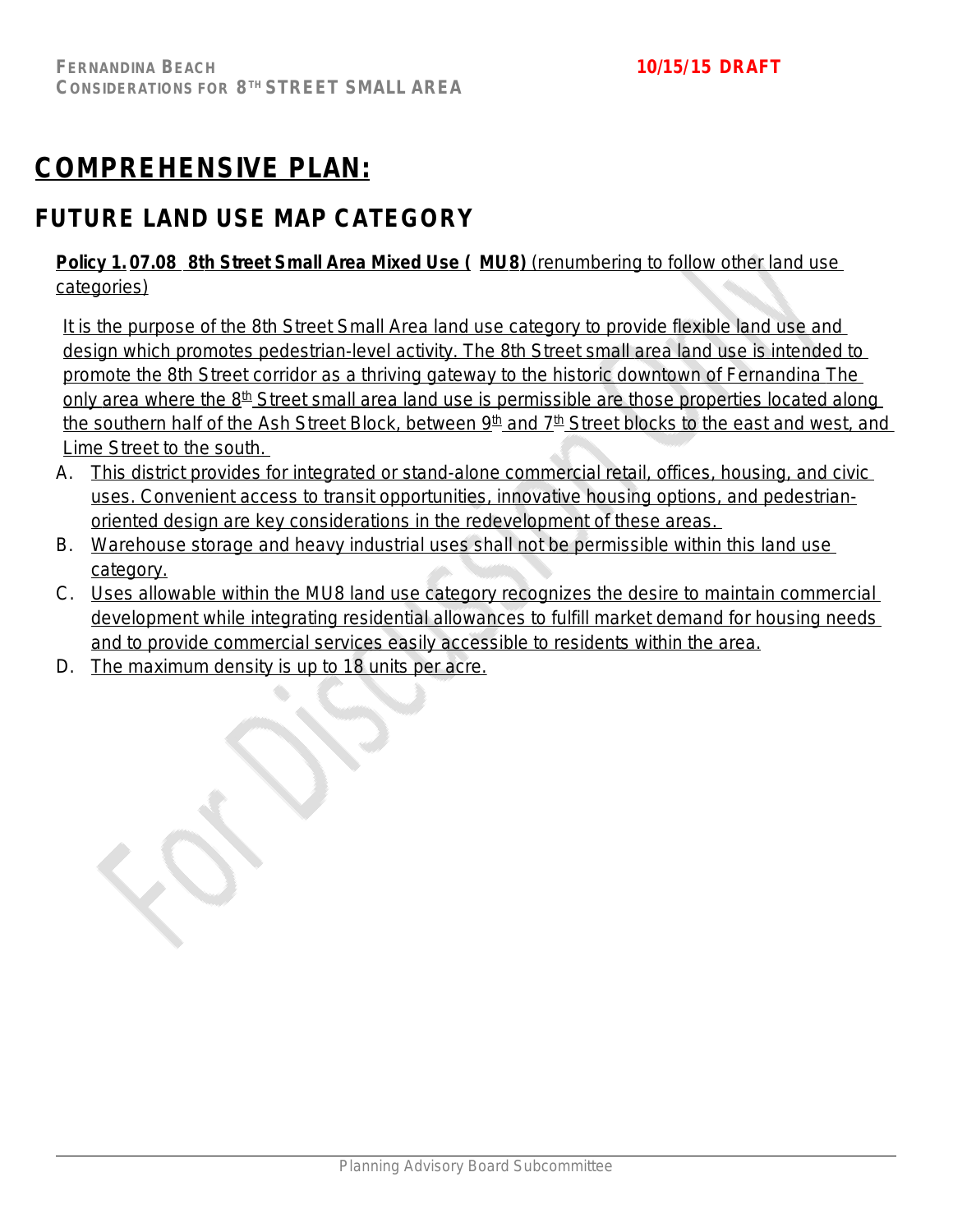# **LAND DEVELOPMENT CODE:**

# **ZONING DISTRICT**

**2.01.10 8 th Street Small Area Mixed Use (MU- 8)** *(renumbering of all zoning categories which follow)*

The MU-8 district is intended for redevelopment of the City's 8<sup>th</sup> Street commercial corridor to allow for a combination of residential, office, housing, and general commercial activities in a vibrant urban setting. The MU-8 district is intended to promote the  $8<sup>th</sup>$  Street corridor as a thriving gateway to the historic downtown of Fernandina Beach through economical and efficient land use, an improved level of amenities, residential density through a variety of housing types, and a better compact, urban environment. Properties within the MU-8 district shall provide for a unified pedestrian and landscape area along the 8<sup>th</sup> Street frontage to serve as an extension of the downtown Fernandina Beach character and design. The allowable density in the MU-8 zoning district is a maximum of 18.0 units per acre.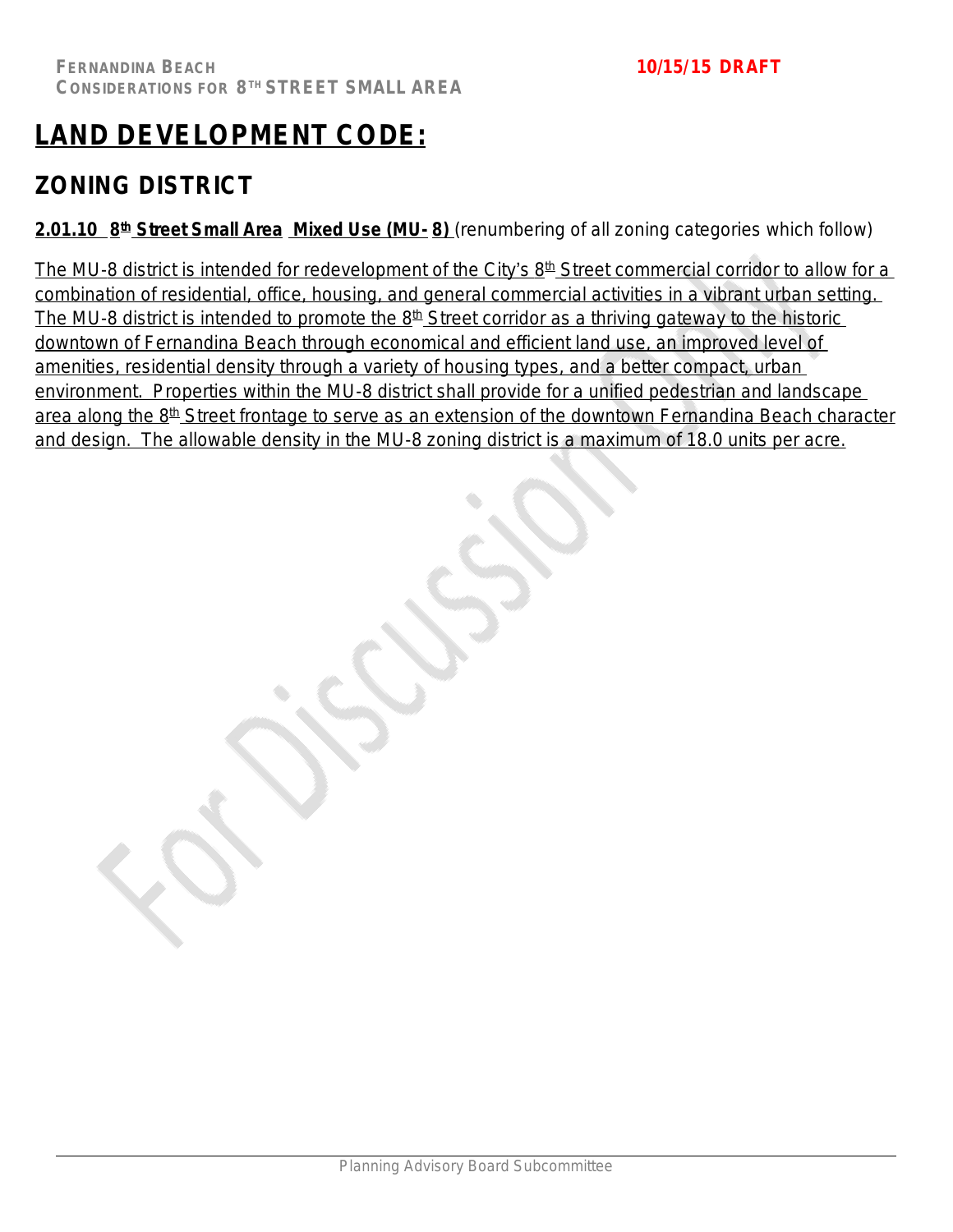### **4.01.00 DENSITY AND HOUSING STANDARDS**

| 4.01.01                | <b>Density and Housing Types</b><br>Table 4.01.01. Density and Housing Types in Base Zoning Districts. |                                                                                                                                                                                    |
|------------------------|--------------------------------------------------------------------------------------------------------|------------------------------------------------------------------------------------------------------------------------------------------------------------------------------------|
| <b>Zoning District</b> | <b>Maximum Gross Density</b><br>(dwelling units per acre)                                              | <b>Permissible Housing Types</b>                                                                                                                                                   |
| <b>RE</b>              | 1.0                                                                                                    | Single-family detached                                                                                                                                                             |
| $R1-G$                 | 4.0                                                                                                    | Single-family detached                                                                                                                                                             |
| $R-1$                  | 4.0                                                                                                    | Single-family detached                                                                                                                                                             |
| <b>RLM</b>             | 6.0                                                                                                    | Single-family detached                                                                                                                                                             |
| $R-2$                  | 8.0                                                                                                    | Single-family detached<br>Duplex structures<br><b>Triplex structures</b><br>Townhouses                                                                                             |
| $R-3$                  | 10.0                                                                                                   | Single-family detached<br><b>Duplex structures</b><br><b>Triplex structures</b><br>Townhouses<br>Multi-family structures with 4 or<br>more units                                   |
| $OT-1$                 | 10.0                                                                                                   | Single-family detached                                                                                                                                                             |
| $OT-2$                 | 10.0                                                                                                   | Single-family detached                                                                                                                                                             |
| $MU-1$                 | 8.0                                                                                                    | Single-family detached<br>Duplex structures<br>Triplex structures<br>Townhouses<br>Mixed Use                                                                                       |
| $MU-8$                 | 18.0                                                                                                   | Single-family detached<br><b>Duplex structures</b><br><b>Triplex structures</b><br><b>Townhouses</b><br>Multi-family Structures with 4 or more<br><u>units</u><br><b>Mixed Use</b> |
| $C-1$                  |                                                                                                        | Prohibited                                                                                                                                                                         |
| $C-2$                  |                                                                                                        | Prohibited                                                                                                                                                                         |
| $C-3$                  | 8.0                                                                                                    | Single-family detached<br>Multi-family structures or mixed<br>use                                                                                                                  |
| $I-1$                  |                                                                                                        | Not permitted as a principal use <sup>1</sup>                                                                                                                                      |
| I-A                    |                                                                                                        | Not permitted as a principal use <sup>1</sup>                                                                                                                                      |
| $I-W$                  |                                                                                                        | Not permitted as a principal use <sup>1</sup>                                                                                                                                      |
| $W-1$                  | 2.0<br>with bonus potential to 4.0                                                                     | Single-family within mixed use                                                                                                                                                     |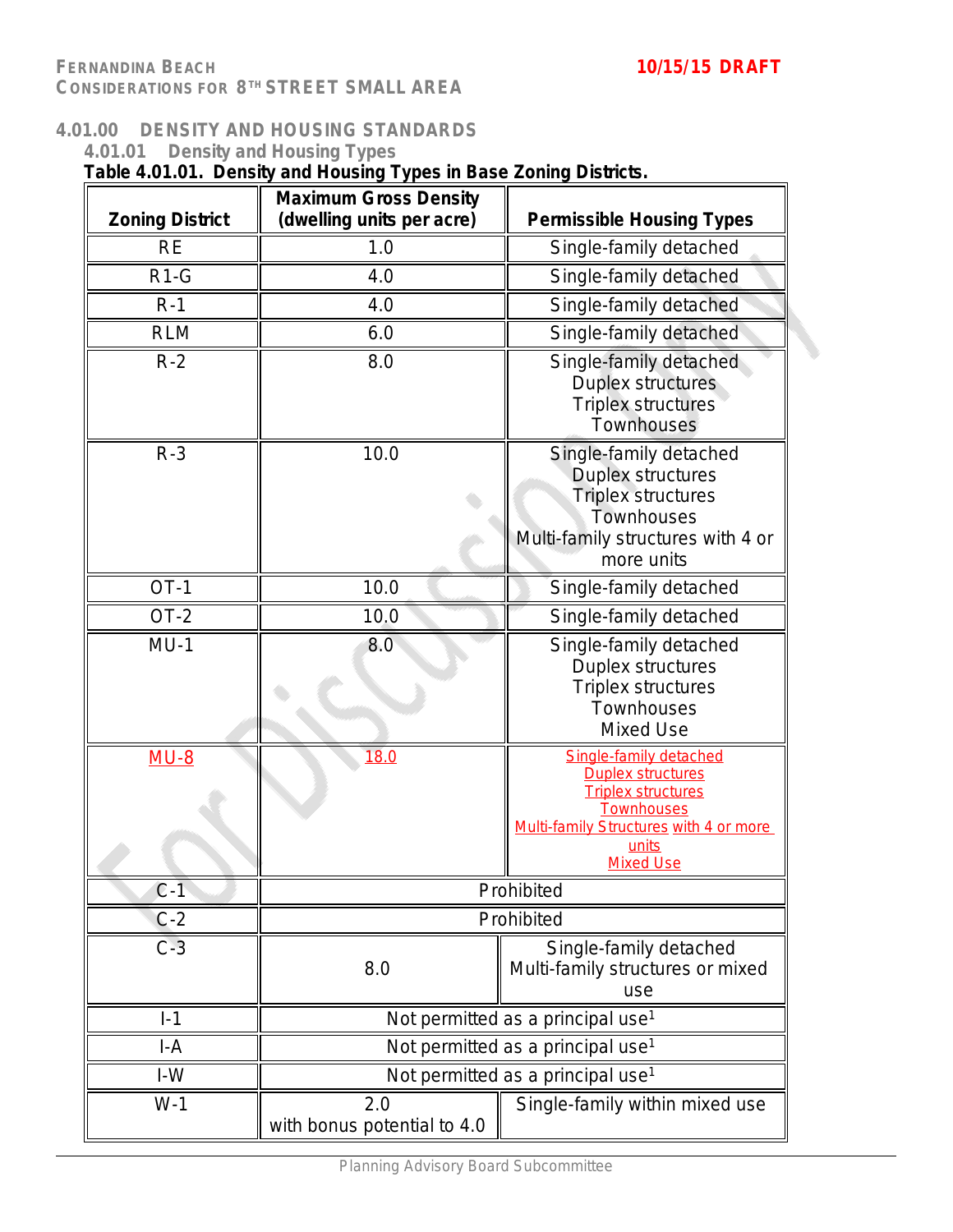| $ D $ . | Not permitted as a principal use <sup>1</sup> |
|---------|-----------------------------------------------|
|         | Not permitted as a principal use <sup>1</sup> |
| コヒし     | Prohibited                                    |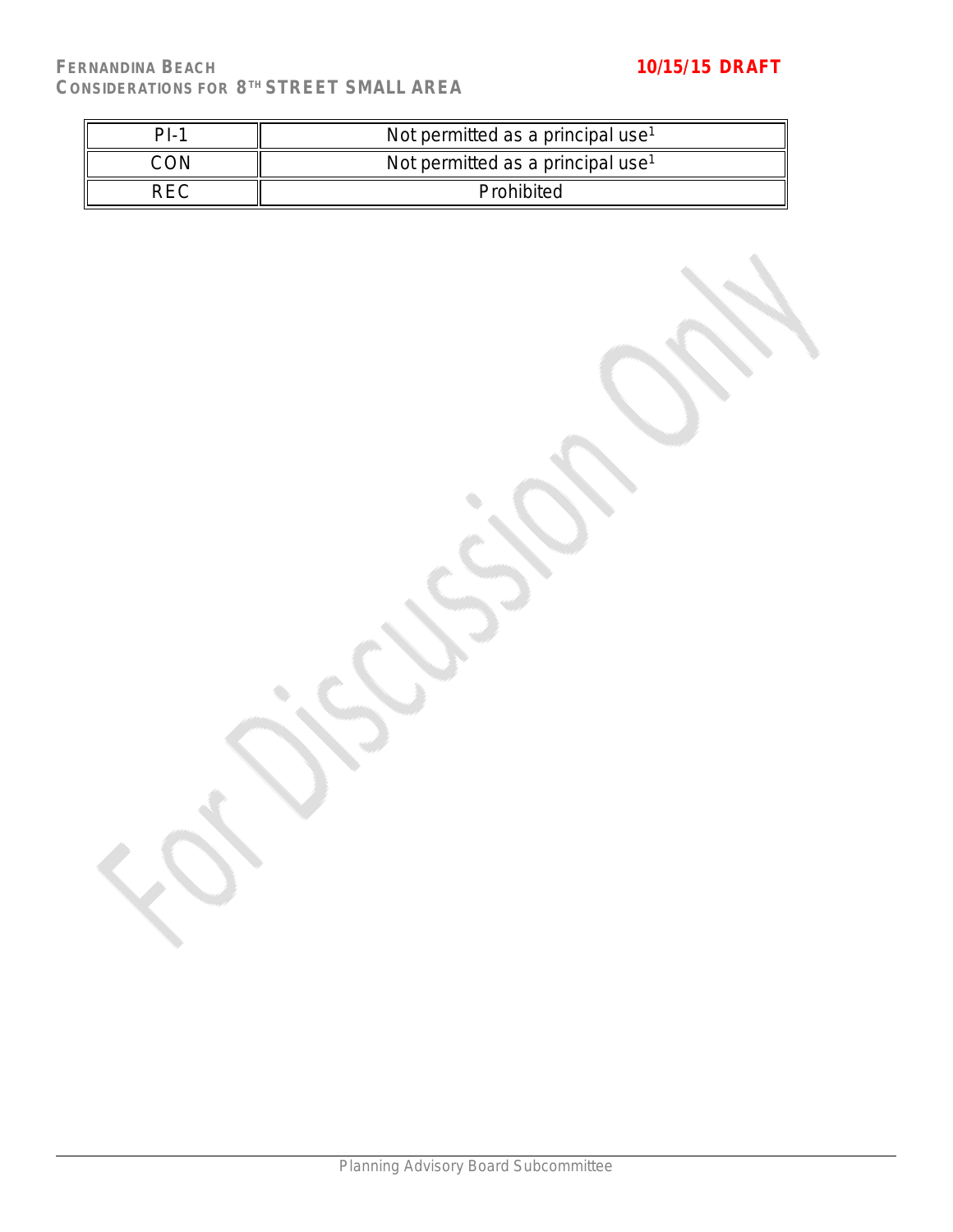| Zoning<br><b>District</b>      | rable 4.02.01(J). Design Standards for E013<br>Minimum Lot Width<br>(f <sup>t</sup> ) | <b>Maximum Impervious</b><br><b>Surface Ratio for Lots</b><br>$(\%)$ | <b>Maximum Floor</b><br><b>Area Ratio for Lots</b><br>$(\%)$ |
|--------------------------------|---------------------------------------------------------------------------------------|----------------------------------------------------------------------|--------------------------------------------------------------|
|                                |                                                                                       |                                                                      | (Note 1)                                                     |
| <b>RE</b>                      | 100                                                                                   | 75                                                                   | 50                                                           |
| $R1-G$                         | 75                                                                                    | 75                                                                   | 50                                                           |
| $R-1$                          | 50 or 75<br>Note 2                                                                    | 75                                                                   | 50                                                           |
| <b>RLM</b>                     | 50                                                                                    | 75                                                                   | 50                                                           |
| $R-2$                          | 50<br>Note 4                                                                          | 75                                                                   | 50                                                           |
| $R-3$                          | 50                                                                                    | 75                                                                   | 50                                                           |
| $OT-1$                         | 46.5                                                                                  | Note 7                                                               | 50                                                           |
| $OT-2$                         | 46.5                                                                                  | Note <sub>7</sub>                                                    | 50                                                           |
| $MU-1$                         | 50                                                                                    | 75                                                                   | 50                                                           |
| $MU-8$                         | 25                                                                                    | 75                                                                   | 200                                                          |
| $C-1$                          | 50                                                                                    | 75                                                                   | 50<br>Note 6                                                 |
| $C-2$                          | 50                                                                                    | 75                                                                   | 50                                                           |
| $C-3$                          | 25                                                                                    | $\overline{75}$<br>Note 3                                            | 200                                                          |
| $I-1$                          | 75                                                                                    | 75                                                                   | 50                                                           |
| $I-A$                          | 75                                                                                    | 75                                                                   | 50                                                           |
| $\textsf{I}\text{-}\textsf{W}$ | 75                                                                                    | 75                                                                   | 75                                                           |
| $W-1$                          | 25                                                                                    | $\overline{75}$                                                      | $\overline{75}$                                              |
| $PI-1$                         | 50                                                                                    | $\overline{75}$<br>Note 5                                            | 50                                                           |
| <b>CON</b>                     | <b>NA</b>                                                                             | $\overline{5}$                                                       | <b>NA</b>                                                    |
| <b>REC</b>                     | <b>NA</b>                                                                             | 75                                                                   | <b>NA</b>                                                    |

**Table 4.02.01(J). Design Standards for Lots**

Notes: 1. For RE, R-1, R-2, R-3, OT-1, and OT-2, the FAR standard applies to any permissible commercial uses.

2. The minimum lot width for lots platted prior to the effective date of this LDC is fifty (50) feet. The minimum lot width for lots platted on or after the effective date of this LDC is seventy-five (75) feet.

- 3. The maximum impervious surface ratio within the "Central Business District" land use category, as depicted on the Future Land Use Map, may be 1.00 where the application is for redevelopment of a lot that is developed with 100% impervious surface. Where the application is for new development of a vacant lot, the maximum impervious surface on the lot may be 100% where stormwater facilities are available and have sufficient capacity to accept the runoff from the lot.
- 4. Development is permissible on lots which were platted before the effective date of this LDC and have a minimum width of twenty-five (25) feet.
- 5. Proposed development on lots within the "Recreation" land use, as depicted on the Future Land Use Map shall not exceed 0.25 impervious surface ratio.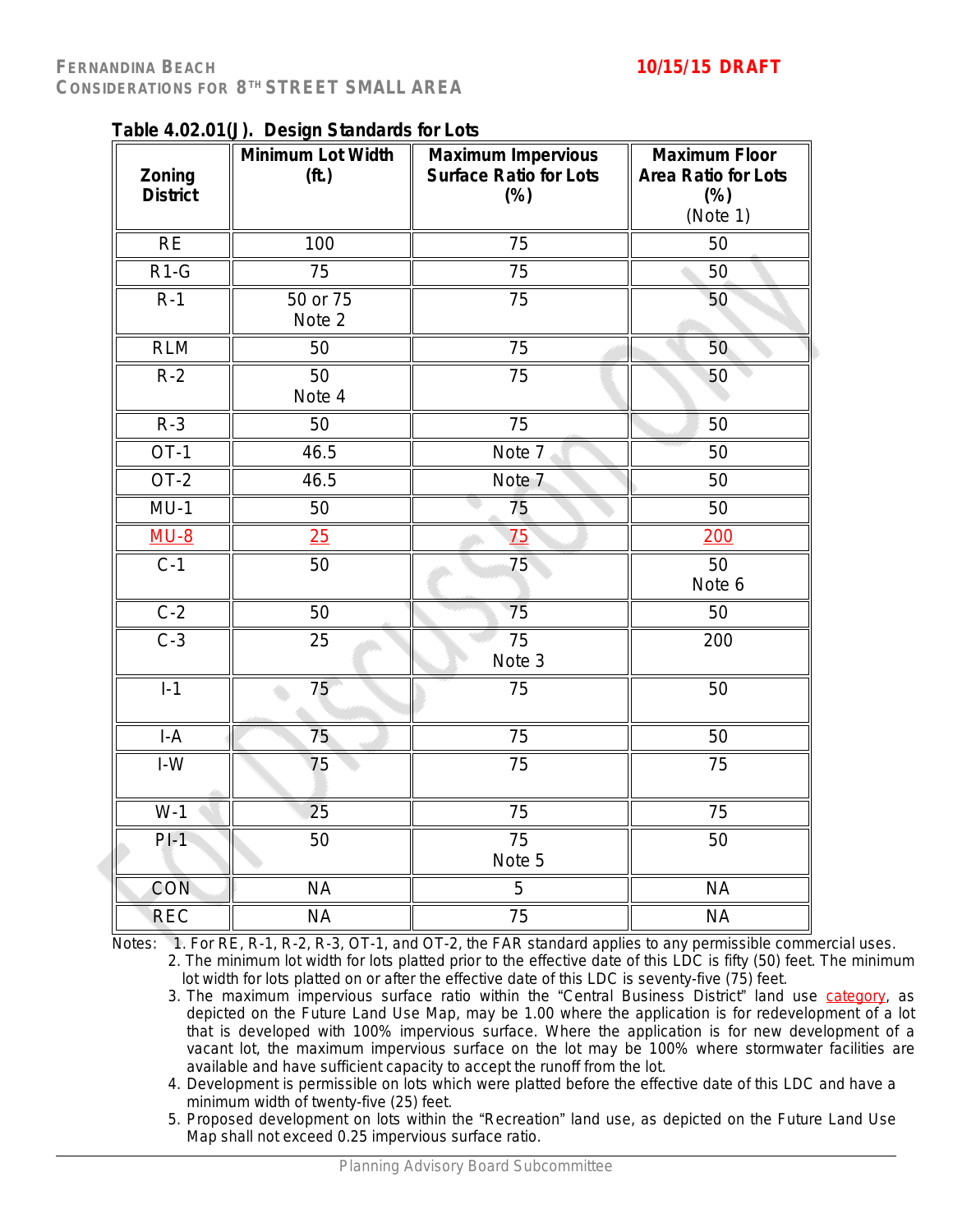- 6. Lots located within 800 feet of the Mean High Water Mark of the Atlantic Ocean shall be permitted a maximum FAR of 1.50, as long as the FAR for all General Commercial lots in the City, combined, does not exceed an overall FAR of 0.50.
- 7. Refer to Section 4.02.07 of this Chapter for maximum lot coverage.

Planning Advisory Board Subcommittee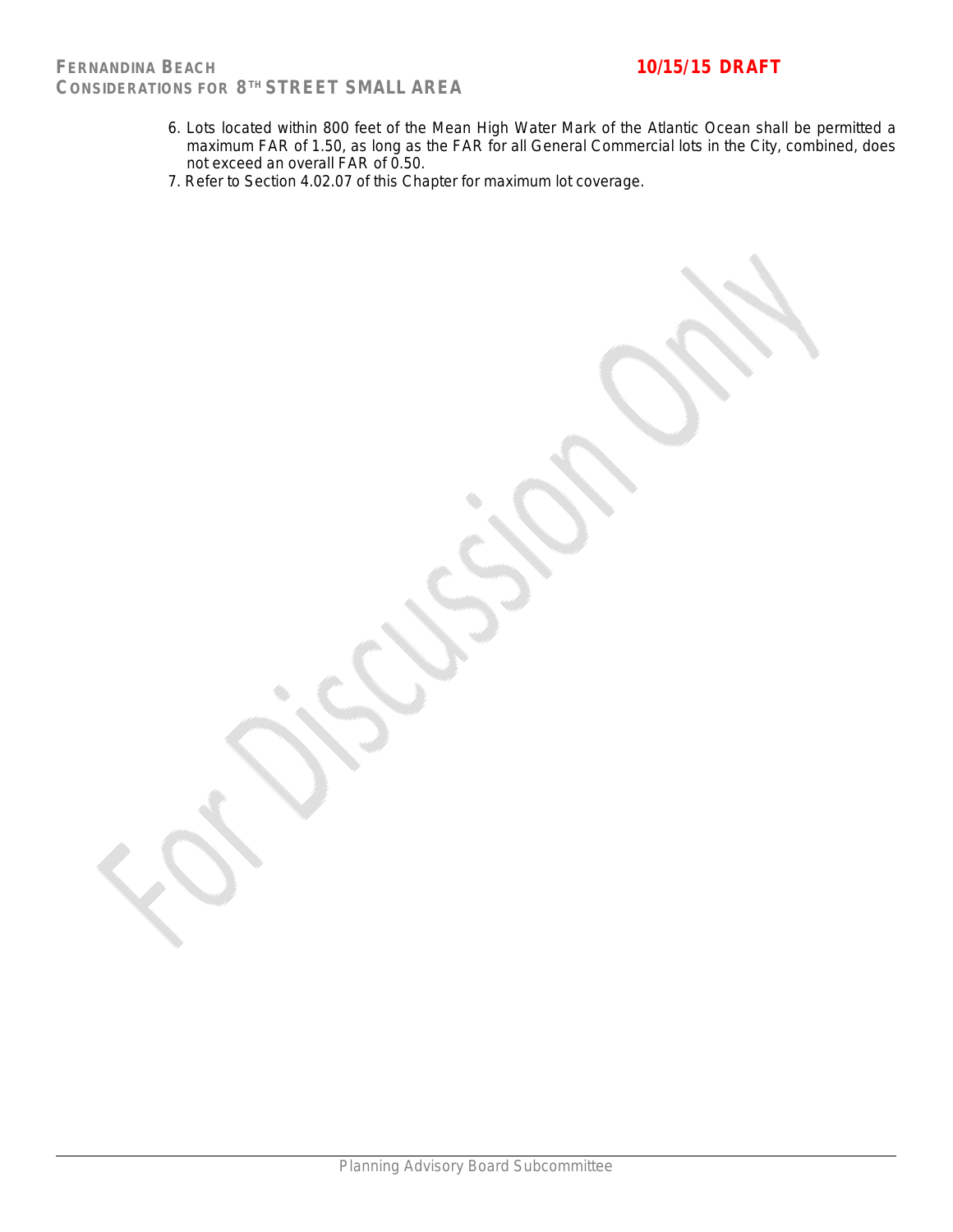|                           |                                                                         |                                | <b>Minimum Setback</b>                        |                                      |                                                                               |
|---------------------------|-------------------------------------------------------------------------|--------------------------------|-----------------------------------------------|--------------------------------------|-------------------------------------------------------------------------------|
| Zoning<br><b>District</b> | <b>Maximum</b><br><b>Building Height</b><br>( <b>ft</b> .) <sup>1</sup> | <b>Front</b><br>( <b>ft</b> .) | Side <sup>2</sup>                             | Rear<br>(f <sub>t</sub> )            | <b>Corner Lot</b><br>(side abutting<br>street)<br>( <b>ft</b> .) <sup>3</sup> |
| <b>RE</b>                 | 35                                                                      | 25                             | 10% of lot width                              | 25                                   | 15                                                                            |
| $R1-G$                    | 35                                                                      | 25                             | 10% of lot width                              | 25,50<br>feet for<br>fairway<br>lots | 15                                                                            |
| $R-1$                     | 35                                                                      | 25                             | 10% of lot width                              | 25                                   | 15                                                                            |
| <b>RLM</b>                | 35                                                                      | 25                             | 10% of lot width                              | 25                                   | 15                                                                            |
| $R-2$                     | 35                                                                      | 25                             | 10% of lot width                              | 20                                   | 15                                                                            |
| $R-3$                     | 45                                                                      | 25                             | 10% of lot width                              | 20                                   | 15                                                                            |
| $OT-1$                    | 35                                                                      |                                | See specific standards in Section 8.01.01.02. |                                      |                                                                               |
| $OT-2$                    | 35                                                                      |                                | See specific standards in Section 8.01.01.02. |                                      |                                                                               |
| $MU-1$                    | 35                                                                      | None                           | None                                          | 10                                   | 10                                                                            |
| $MU-8$                    | 45                                                                      |                                | See specific standards in Section 4.03.03     |                                      |                                                                               |
| $C-1$                     | 45                                                                      | None                           | None <sup>4</sup>                             | 10                                   | 10                                                                            |
| $C-2$                     | 45                                                                      | None                           | None                                          | None                                 | None                                                                          |
| $C-3$                     | 45                                                                      | None                           | None                                          | None                                 | None                                                                          |
| $I-1$                     | 455                                                                     | None                           | None                                          | None                                 | None                                                                          |
| $I-A$                     | 45                                                                      | None                           | None                                          | None                                 | None                                                                          |
| $I-W$                     | 35                                                                      | None                           | None                                          | None                                 | None                                                                          |
| $W-1$                     |                                                                         |                                | See specific standards in Section 4.03.03.    |                                      |                                                                               |
| $PI-1$                    | 45                                                                      | 25                             | 10                                            | 10                                   | 10                                                                            |
| CON                       | 25                                                                      | None                           | None                                          | None                                 | None                                                                          |
| REC                       | 25                                                                      | None                           | None                                          | None                                 | None                                                                          |

|  |  | Table 4.02.03(E). Standards for Building Heights and Setbacks |  |
|--|--|---------------------------------------------------------------|--|
|--|--|---------------------------------------------------------------|--|

1. A building on any lot within 800 feet of the mean high water line of the Atlantic Ocean shall not exceed thirty-five (35) feet in height.

2. Each side yard setback shall be increased by one-half (½) foot for each one (1) foot, or fraction thereof, of building heights above twenty-five (25) feet.

3. Buildings shall not encroach into the required clear visibility triangle at intersections, as set forth in Section 7.01.08.

4. Where access is provided from an alley or public street to the rear of the principal building, no side yard setback is required. Where such access is not available, one (1) side yard shall be a minimum of ten (10) feet. Any other side yard shall have a minimum side yard setback of zero (0) feet.

5. Rayonier and Smurfit Stone are exempt from the height regulation for Mill operations.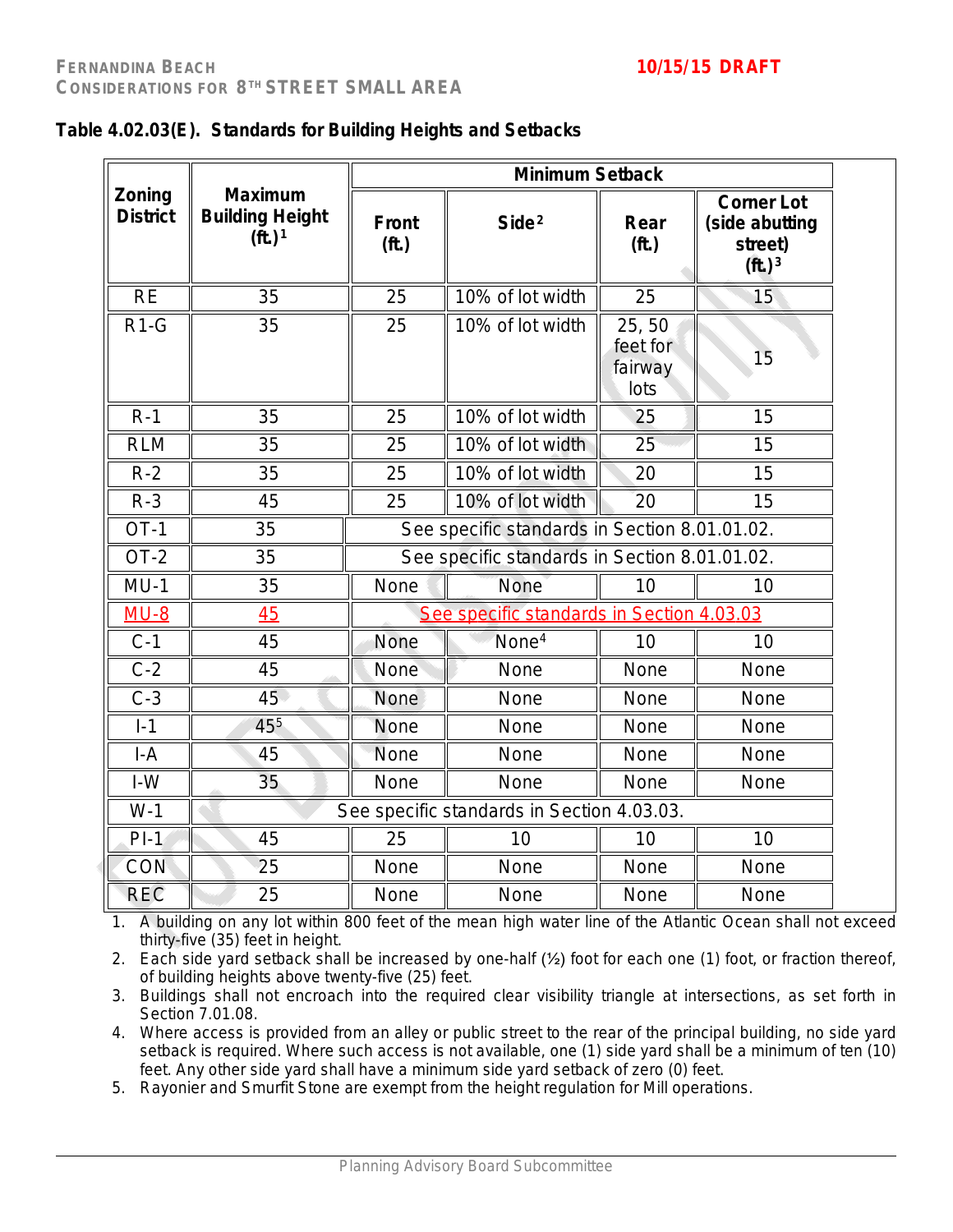**Section 4.0 3.03\_ Standards for Development in MU-8 ( 8 th Street Small Area )**

## **8 th Street Small Area Design Standards**

General Principles. The 8<sup>th</sup> Street standards are intended to encourage flexibility and variety in development through creative site and building design. All development shall contribute to making 8<sup>th</sup> Street a distinct and memorable part of the city, unique in spaces, buildings, and street character. Development shall be oriented and designed to contribute to the street environment and shall place priority on pedestrian comfort, convenience, safety, and access. Pedestrian scale elements refer to buildings and spaces whose dimensions, properties, and components correspond to human occupation and use. Access to all development shall be sited and designed to have a positive visual impact on the street with primary pedestrian access from 8<sup>th</sup> Street. Driveways and parking shall not take priority over pedestrian areas. Variety in design elements, transparency, color, texture, signs, and materials creates a visually interesting environment and contributes to the establishment of an architectural character for the corridor. Architectural compatibility is not limited to any particular style.

The design standards for the 8<sup>th</sup> Street Small Area are as follows:

- 1. On the portion of the property fronting  $8<sup>th</sup>$  Street, there is a required six (6) foot pedestrian/landscaping access area to provide a continuous, unobstructed clear walkway. This is to be measured from the property line going back six (6) feet. Buildings or building components may encroach into this space starting at the second story, with necessary structural components on the first story, provided an open pedestrian/landscape space is maintained. Required bicycle parking is not permissible within this area.
- 2. The setbacks for the remaining sides of the property are zero (0) feet.
- 3. Building Orientation.
	- a. Primary entrances shall face 8<sup>th</sup> Street. At least one public entrance of each principal structure shall be oriented toward the front lot line or side lot line. Developments are encouraged to provide as many pedestrian connections to the street as feasible.
	- b. On corner lots, new buildings shall be oriented toward the streets and shall consider and complement the patter of existing adjoining development, with the primary façade(s) of the principal building facing the  $8<sup>th</sup>$  Street facing lot line. Corner locations shall be considered opportunities for distinctive architecture.
	- c. Accessory structures, if any, shall be located at the rear of the principal buildings. All detached garages or carports shall be set back from the front façade of the principal building by at least 10 feet, openings shall not face  $8<sup>th</sup>$  Street. Where feasible, detached garage and carport access shall be from the side streets.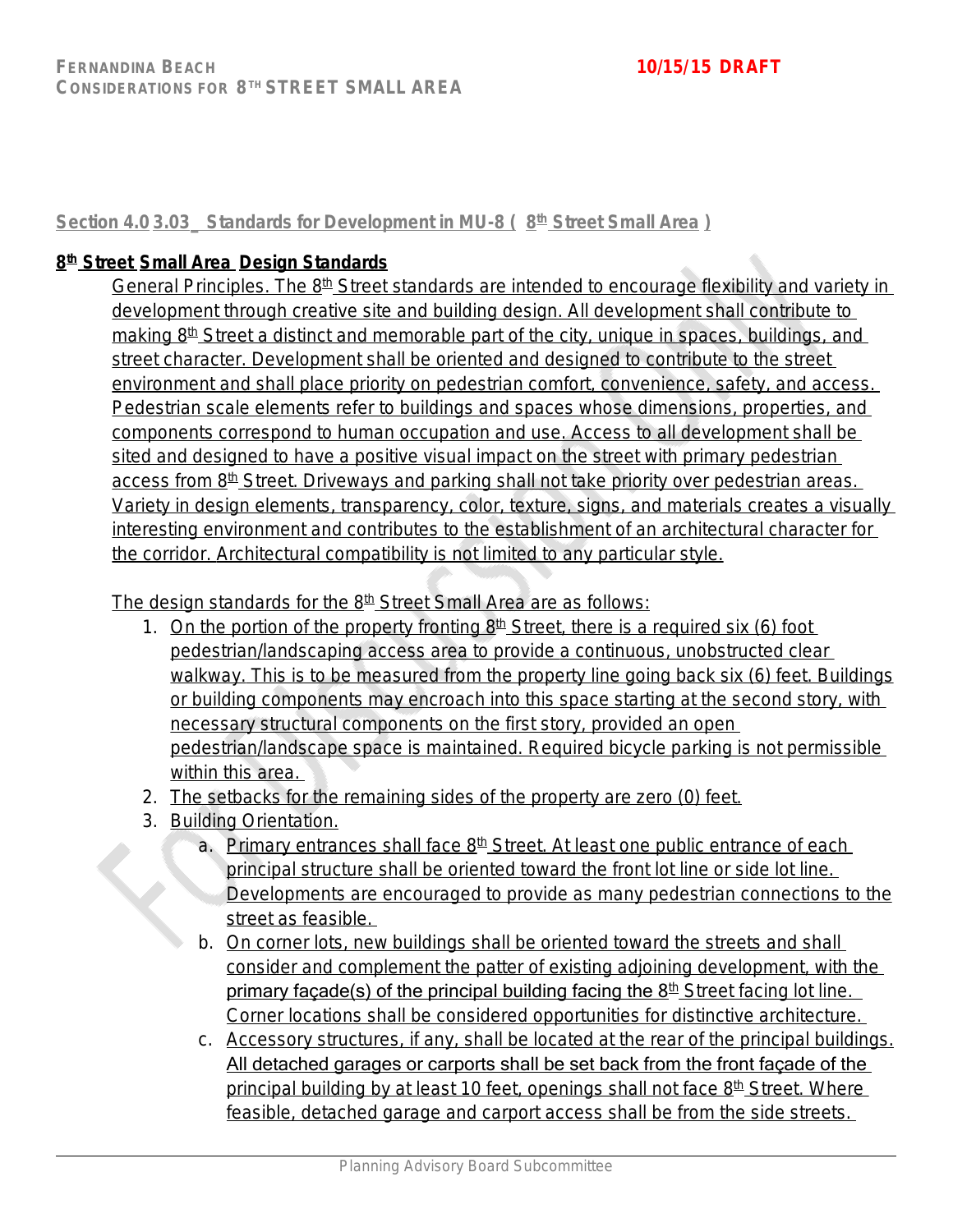- d. All outdoor mechanical equipment shall be located at the rear of the principal buildings and screened. Screening may be structural or vegetative. They shall not be visible from any street. Mechanical equipment placed on the roof shall be screened from abutting streets with parapets or other types of visual screening.
- e. Solid waste, recycling, and yard trash containers; grease containers, and loading docks shall be screened and located in parking areas or other locations remote from the sidewalk.
- 4. Site and Building Access. The City shall encourage shared access to reduce driveway cuts on 8<sup>th</sup> Street as redevelopment occurs and require cross access design for internal traffic. New driveway cuts which do not serve to reduce the overall number of cuts onto 8<sup>th</sup> Street shall be located on 7<sup>th</sup> , 9<sup>th</sup> Streets, east-west side streets.
	- a. Whenever feasible, driveway access to a site shall be shared with adjacent properties and parking shall be located internally to the block or at the rear of the site.
	- b. Service areas associated with multi-family dwellings shall be accessed from the rear of the site, where feasible.
- 5. Building Design Standards. Individual building design shall defer to ensemble of buildings on the street rather than call undue attention to itself. New buildings shall contribute to the life of the street.
	- a. Architectural articulation. A building's exterior walls shall be articulated using material, architectural elements, arrangement of openings, design of horizontal and vertical planes, and changes in height to provide substantial massing variations. Long, monotonous roof planes and uninterrupted expanses of blank wall are not allowed along street frontages. Articulated roof forms and wall opening shall be used to add visual interest and contribute to a pedestrian scale.
		- i. Where solid walls are required by building code, the wall shall be articulated and divided into distinct modules, through the use of projections and recesses (i.e. setbacks, reveals, belt courses, awnings, arcades, porches, etc.) within the building envelope or projecting from upper floors.
		- ii. Commercial buildings and buildings with ground floor commercial uses shall have a ceiling height minimum of twelve (12) feet for the ground floor.
	- b. Entryways. Doorways, windows, storefronts, and other openings in the facades of buildings shall be placed and proportioned to reflect pedestrian scale and movement and to encourage visual interest at the street level. The use of functional and decorative elements , including weather protection features (i.e. colonnades, arcades, canopies, etc.), signage, and architectural detailing, shall be used to create human scale on a buildings principal façade. Elements shall be integral to the architecture of the building, designed so as not to appear to be "tacked on" to the building façade.
- 6. Fences. Up to 8 foot tall fences are permissible to surround mixed use and commercial properties.
	- a. Fence Material: Black Wrought Iron or Iron-like Aluminum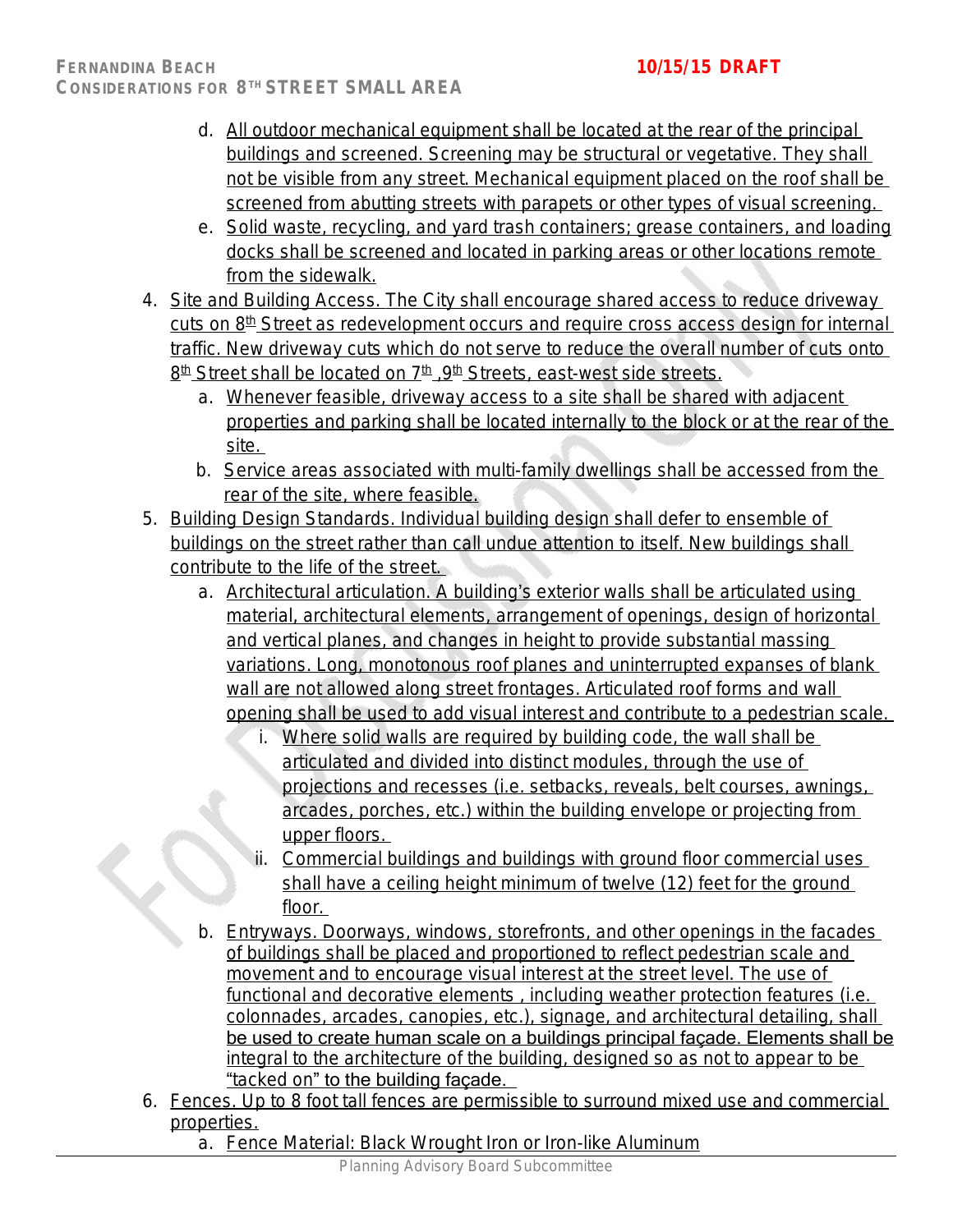- b. Where a portion of the fence is visible from  $8<sup>th</sup>$  Street landscape screening shall be required.
- 7. Improvement of bicycle and pedestrian paths is required.
- 8. Signs within the MU-8 zoning district shall follow the allowable sign standards set forth for the Historic District as contained in LDC Section 8.01.03 - (NEED TO DISCUSS SETBACK. MAX SIGN FACE, AND HEIGHT REQUIREMENT FOR FREE STANDING SIGNS)

Landscape Requirements NEW SECTION 4.05.06 (Non-Residential **and Mixed U** se Development) A. Minimum Landscaped Area (current policy 4.05.04 (D))

- At least 20% of the total gross land area of a development shall be landscaped except within the Central Business District (CBD)/ C-3 zoned properties where a minimum of 10% of the total gross land area shall be landscaped. Minimum landscaped areas requirements may be achieved through use of planters and roof top gardens or plantings within stormwater improvements in all zoning districts.
- B. ADD 8<sup>th</sup> Street specific standards Six (6) foot pedestrian and access area for pedestrian/landscape improvements

**DISCUSS AT MEETING ON 10/15/15 @ 10am**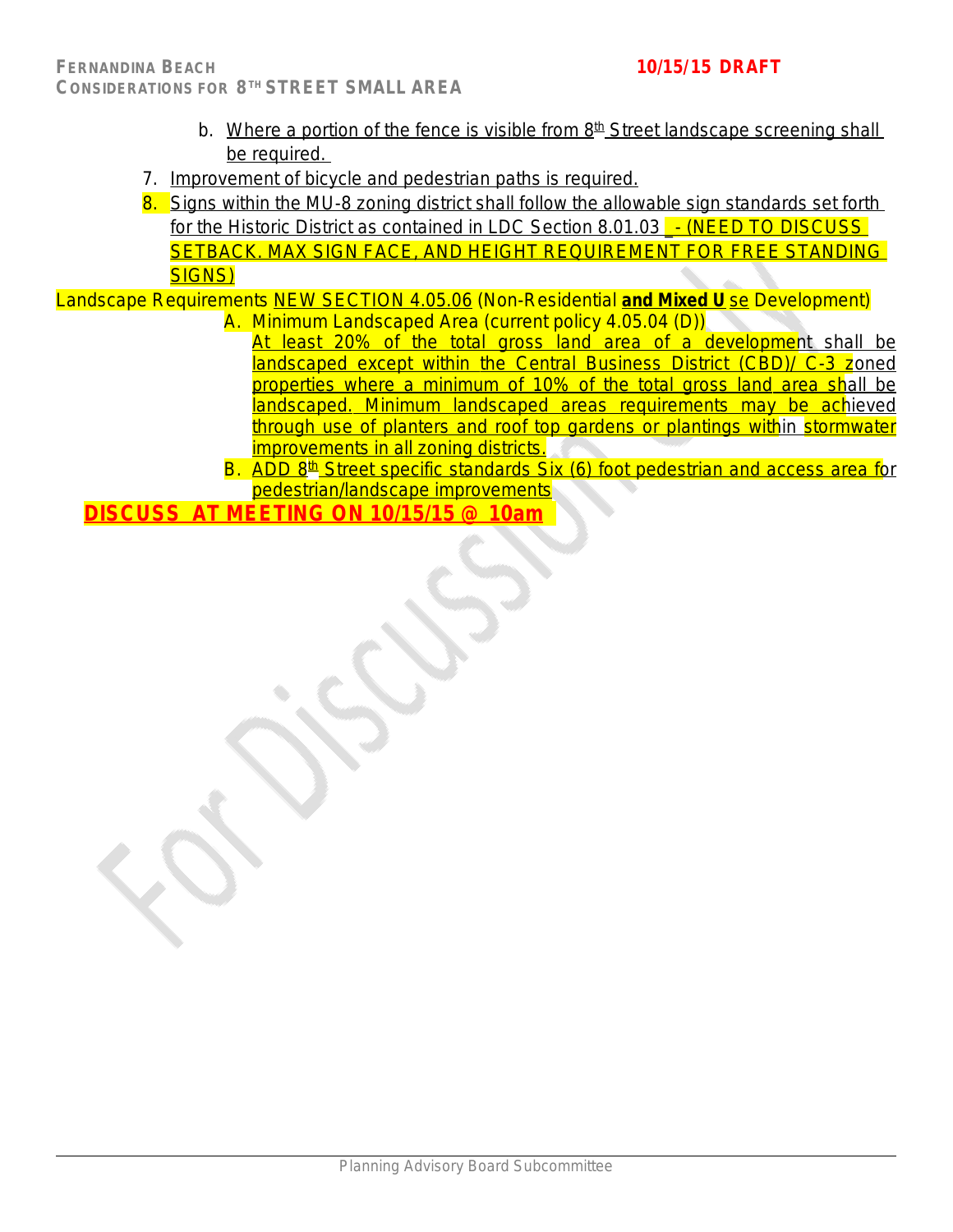### **2.03.02 Table of Land Uses**

## **Table 2.03.02. Table of Land Uses**

| P - Permissible<br>S - Permissible Subject to<br><b>Supplemental Standards</b><br><b>Blank-Prohibited</b> | $R-E$ | <b>R1-G</b> | $R-1$ | <b>RLM</b> | $R-2$ | $R-3$ | <b>OT-1</b> | $OT-2$ | $MU-1$      | <b>MU-8</b>             | $\overline{C}$ | $C - 2$      | $C - 3$      | $\Sigma$     | $\overline{1}$ | $\geq$       | $W-1$        | $\overline{P}$ | CON | <b>REC</b> |
|-----------------------------------------------------------------------------------------------------------|-------|-------------|-------|------------|-------|-------|-------------|--------|-------------|-------------------------|----------------|--------------|--------------|--------------|----------------|--------------|--------------|----------------|-----|------------|
| <b>Land Uses:</b>                                                                                         |       |             |       |            |       |       |             |        |             |                         |                |              |              |              |                |              |              |                |     |            |
| <b>Adult Entertainment</b>                                                                                |       |             |       |            |       |       |             |        |             |                         |                |              |              | S            |                |              |              |                |     |            |
| <b>Airports and Heliports</b>                                                                             |       |             |       |            |       |       |             |        |             |                         |                |              |              | $\mathsf{P}$ | P              |              |              |                |     |            |
| Animal Hospital or Veterinary Clinic                                                                      |       |             |       |            |       |       |             |        |             | P                       |                | $\mathsf{P}$ |              | $\mathsf{P}$ | $\mathsf{P}$   |              |              |                |     |            |
| <b>Asphalt or Concrete Plant</b>                                                                          |       |             |       |            |       |       |             |        |             |                         |                |              |              | S            | S              |              |              |                |     |            |
| Automobile Sales, New and Used                                                                            |       |             |       |            |       |       |             |        |             | $\overline{\mathsf{S}}$ |                | $\mathsf{P}$ |              | $\mathsf{P}$ | P              |              |              |                |     |            |
| Automobile Repair, Garage, Body                                                                           |       |             |       |            |       |       |             |        |             | $\overline{\mathsf{S}}$ |                | $\mathsf{P}$ |              | P            | P              |              |              |                |     |            |
| Shop                                                                                                      |       |             |       |            |       |       |             |        |             |                         |                |              |              |              |                |              |              |                |     |            |
| Automotive Rental Agencies                                                                                |       |             |       |            |       |       |             |        |             | $\overline{\mathsf{S}}$ |                | $\mathsf{P}$ |              | $\mathsf{P}$ | P              | P            | $\mathsf{P}$ |                |     |            |
| <b>Bakery Plant</b>                                                                                       |       |             |       |            |       |       |             |        |             | $\overline{\mathsf{S}}$ |                |              |              | $\mathsf{P}$ | $\mathsf{P}$   |              |              |                |     |            |
| <b>Bed and Breakfast Inns</b>                                                                             |       |             |       |            |       | S     |             | S      | $\mathsf S$ | $\overline{\mathsf{S}}$ |                |              | S            |              |                |              |              |                |     |            |
| <b>Book and Stationery Stores</b>                                                                         |       |             |       |            |       |       |             | P      | P           | $\overline{\mathsf{P}}$ | P              | $\mathsf{P}$ | $\mathsf{P}$ | P            | P              |              | $\mathsf{P}$ |                |     |            |
| <b>Bottling Plants</b>                                                                                    |       |             |       |            |       |       |             |        |             |                         |                |              |              | P            | P              |              |              |                |     |            |
| <b>Bulk Storage Yards</b>                                                                                 |       |             |       |            |       |       |             |        |             |                         |                |              |              | $\mathsf{P}$ | P              | $\mathsf{P}$ |              |                |     |            |
| <b>Bus Terminals and Taxi Stations</b>                                                                    |       |             |       |            |       |       |             |        |             |                         |                | P            |              | $\mathsf{P}$ | P              |              |              |                |     |            |
| Business Colleges; Commercial,                                                                            |       |             |       |            |       |       |             |        |             |                         |                | P            | P            | P            | P              |              |              | $\mathsf{P}$   |     |            |
| Trade, Vocational, and Arts Schools                                                                       |       |             |       |            |       |       |             |        |             | $\overline{\mathsf{P}}$ |                |              |              |              |                |              |              |                |     |            |
| Business Services such as Copying,                                                                        |       |             |       |            |       |       |             |        |             | $\overline{\mathsf{P}}$ | S              | P            | S            | P            | P              |              |              |                |     |            |
| Mailing, or Printing                                                                                      |       |             |       |            |       |       |             |        |             |                         |                |              |              |              |                |              |              |                |     |            |
| Cemeteries                                                                                                | S     | S           | S     | S          | S     | S     | S           | S      | S           |                         |                |              |              |              |                |              |              | $\mathsf{P}$   |     |            |
| Clubs, Public or Private; Community<br>and Recreation Centers                                             |       |             | S     | S          | S     | S     |             |        | S           | $\overline{\mathsf{P}}$ | P              | $\mathsf{P}$ | P            | P            | P              |              | $\mathsf{P}$ | $\mathsf{P}$   |     |            |
| <b>Commercial Fishing Facilities</b>                                                                      |       |             |       |            |       |       |             |        |             |                         |                |              |              |              |                | P            | P            |                |     |            |

Planning Advisory Board Subcommittee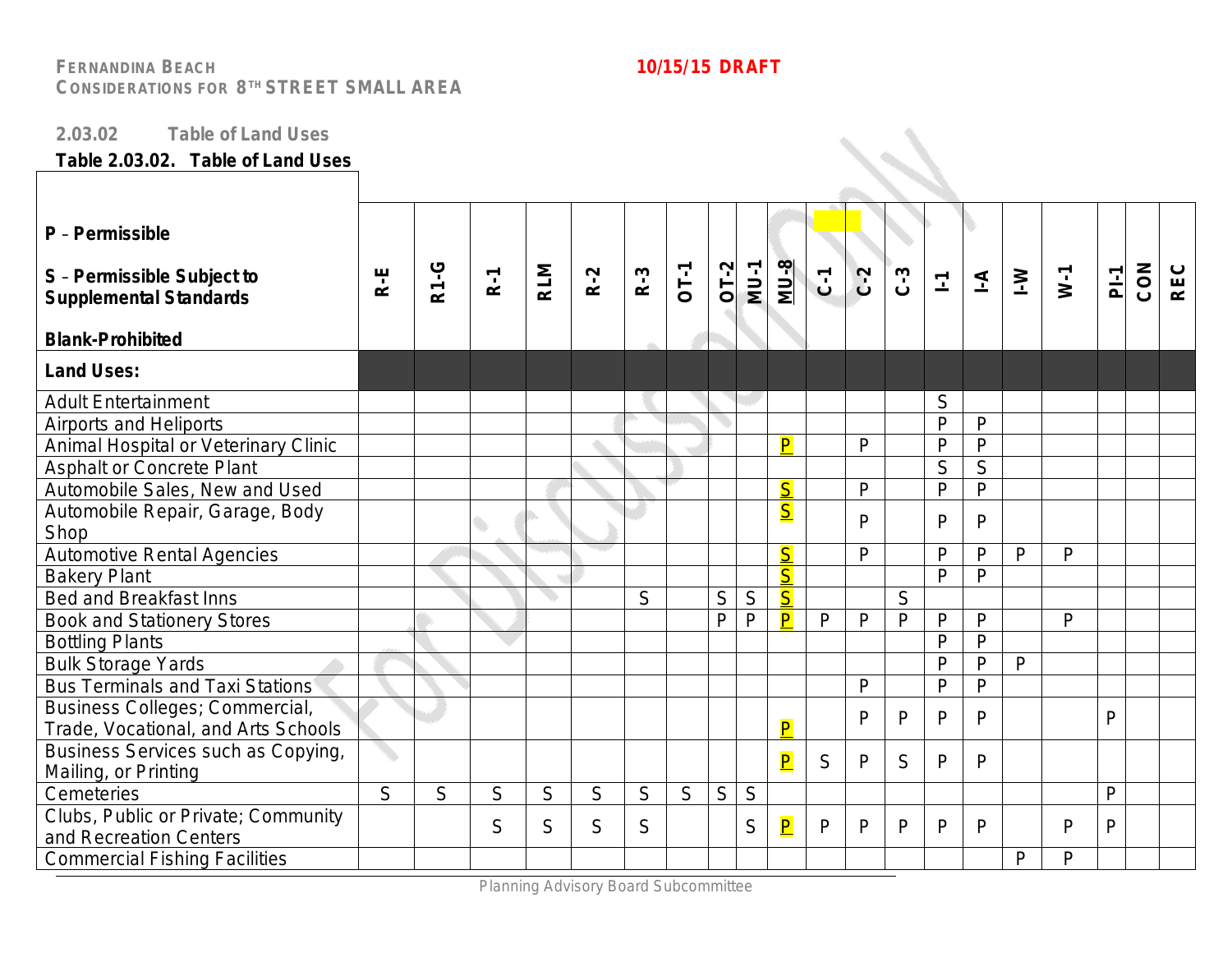| P - Permissible<br>S - Permissible Subject to<br><b>Supplemental Standards</b><br><b>Blank-Prohibited</b> | $R-E$        | <b>R1-G</b>    | $R-1$        | <b>RLM</b> | $R-2$ | $R-3$          | OT-1 | $OT-2$ | $MU-1$         | $MU-8$                  | $C_1$        | $C-2$          | $C-3$        | $\overline{\mathbb{L}}$ | $\overline{4}$ | $\geq$         | $W-1$          | $P_{-1}$     | CON          | <b>REC</b>   |
|-----------------------------------------------------------------------------------------------------------|--------------|----------------|--------------|------------|-------|----------------|------|--------|----------------|-------------------------|--------------|----------------|--------------|-------------------------|----------------|----------------|----------------|--------------|--------------|--------------|
| Construction, Sales, and/or<br>Maintenance of Boats and Ships;<br>Marine Supply                           |              |                |              |            |       |                |      |        |                |                         |              |                |              | $\mathsf{P}$            | P              | P              | $\mathsf{P}$   |              |              |              |
| Craft Distillery, Small Scale Brewery<br>or Winery                                                        |              |                |              |            |       |                |      |        | S              | $\overline{\mathsf{P}}$ | S            | S              | S            | P                       | P              | $\mathsf{P}$   |                |              |              |              |
| Day Care Center                                                                                           |              |                |              |            |       |                |      |        | $\overline{S}$ | $\overline{\mathsf{P}}$ | S            | $\mathsf{P}$   | $\mathsf{P}$ |                         |                |                |                | $\mathsf{P}$ |              |              |
| Distribution, Packing, and Shipping                                                                       |              |                |              |            |       |                |      |        |                |                         |              |                |              | $\mathsf{P}$            | P              | $\mathsf{P}$   | $\mathsf{P}$   |              |              |              |
| Dog Dining - Outdoors Only                                                                                |              |                |              |            |       |                |      | S      | $\overline{S}$ | $\overline{\mathsf{S}}$ | S            | S              | S            | $\overline{S}$          | $\overline{S}$ | $\overline{S}$ | $\overline{S}$ |              |              |              |
| Drug Store or Pharmacy                                                                                    |              |                |              |            |       |                |      |        | $\mathsf{P}$   | $\overline{\mathsf{P}}$ | $\mathsf{P}$ | $\overline{P}$ | S            | $\mathsf{P}$            | $\overline{P}$ |                | $\overline{P}$ |              |              |              |
| Essential Public Services, such as<br><b>Transmission Lines and Lift Stations</b>                         | $\mathsf{P}$ | P              | $\mathsf{P}$ | P          | P     | $\overline{P}$ | P    | P      | $\mathsf{P}$   | $\overline{\mathsf{P}}$ | P            | $\mathsf{P}$   | P            | P                       | P              | P              |                | $\mathsf{P}$ | $\mathsf{P}$ | P            |
| Financial Institutions, Banks, and<br><b>Credit Unions</b>                                                |              |                |              |            |       |                |      | P      | $\mathsf{P}$   | $\overline{\mathsf{P}}$ |              | P              | $\mathsf{P}$ | P                       | P              |                |                |              |              |              |
| Freight and Moving Establishments                                                                         |              |                |              |            |       |                |      |        |                |                         |              |                |              | P                       | P              |                |                |              |              |              |
| <b>Funeral Home and Mortuary</b>                                                                          |              |                |              |            |       |                |      |        | $\mathsf{P}$   |                         |              | $\mathsf{P}$   |              | P                       | $\mathsf{P}$   |                |                |              |              |              |
| Gasoline Station, with or without a<br><b>Convenience Store</b>                                           |              |                |              |            |       |                |      |        |                | $\overline{\mathsf{S}}$ | P            | P              |              | $\mathsf{P}$            | P              | P              |                |              |              |              |
| <b>Golf Course</b>                                                                                        |              | $\overline{P}$ |              |            |       |                |      |        |                |                         |              |                |              | $\mathsf{P}$            | P              |                |                | $\mathsf{P}$ |              | $\mathsf{P}$ |
| <b>Grocery Store</b>                                                                                      |              |                |              |            |       |                |      | P      | $\mathsf{P}$   | P                       |              | $\mathsf{P}$   | P            | $\mathsf{P}$            | $\mathsf{P}$   |                | $\mathsf{P}$   |              |              |              |
| <b>Group Homes</b>                                                                                        | S            | S              | S            | S          | S     | S              |      |        | S              | $\overline{\mathsf{S}}$ |              |                | S            |                         |                |                |                |              |              |              |
| Government and Civic Buildings,<br>including Library and Museum                                           |              |                |              |            |       |                |      |        | $\mathsf{P}$   | $\overline{P}$          |              |                | $\mathsf{P}$ |                         |                |                |                | $\mathsf{P}$ |              |              |
| <b>Health Clubs and Gyms</b>                                                                              |              |                |              |            |       |                |      |        |                | P                       |              | $\mathsf{P}$   | P            | P                       | P              |                |                |              |              |              |
| Hospital                                                                                                  |              |                |              |            |       |                |      |        |                |                         |              |                |              |                         |                |                |                | S            |              |              |
| Junk and Salvage Yards                                                                                    |              |                |              |            |       |                |      |        |                |                         |              |                |              |                         |                |                |                |              |              |              |
| Laundry and Dry Cleaning, On-Site,                                                                        |              |                |              |            |       |                |      |        |                |                         |              | P              |              | $\mathsf{P}$            | P              |                |                |              |              |              |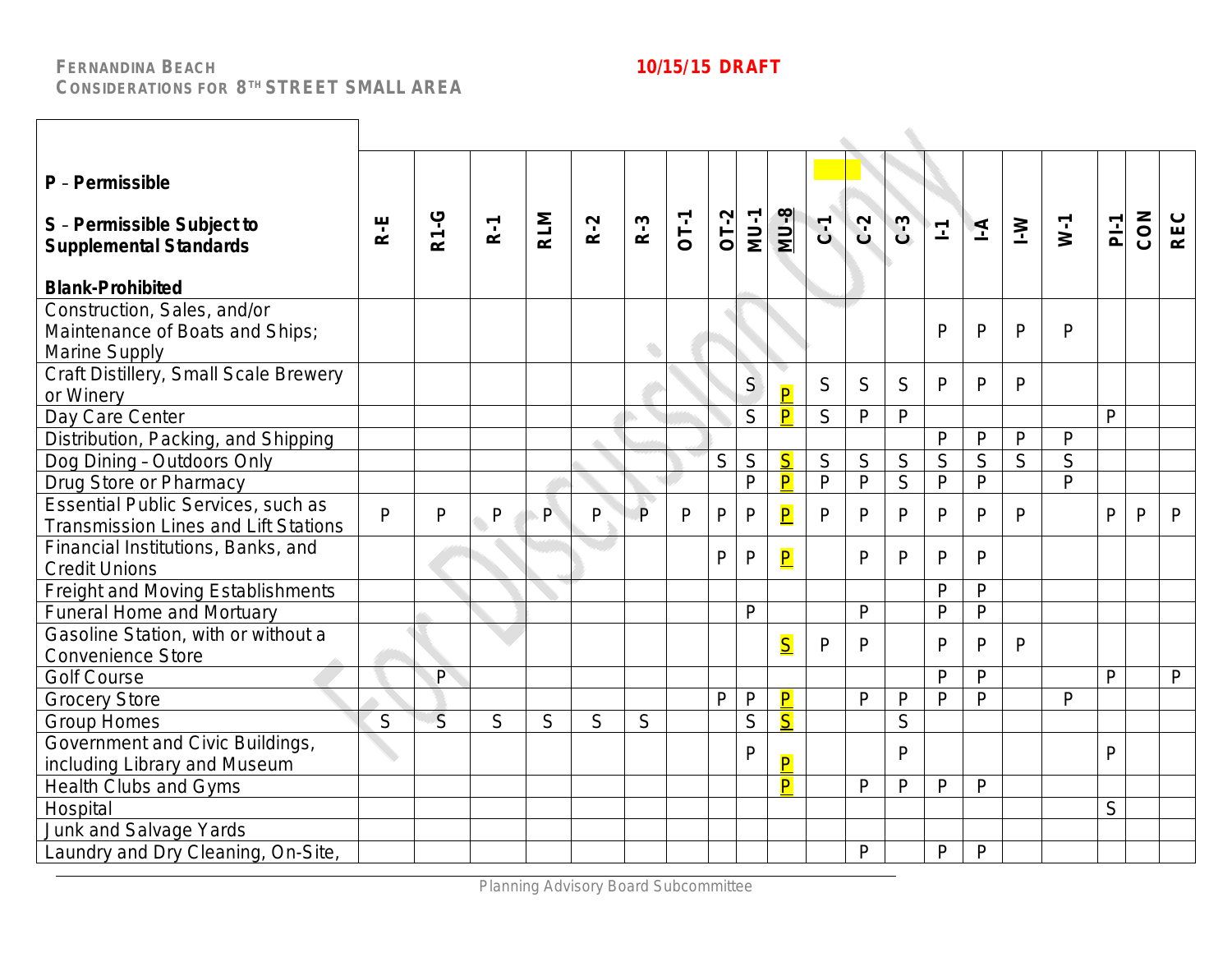٦

 $\Gamma$ 

 $\lambda$ 

| P - Permissible<br>S - Permissible Subject to<br><b>Supplemental Standards</b> | $R-E$ | <b>R1-G</b> | $R-1$ | <b>RLM</b> | $R-2$ | $R-3$ | $OT-1$ | $OT-2$ | $MJ-1$ | $MU-8$                  | $\overline{c}$ | $C-2$        | $C-3$        | $\overline{\mathbb{F}}$ | $\Delta$                | $\geq$       | $W-1$        | $P_{-1}$       | CON | <b>REC</b>   |
|--------------------------------------------------------------------------------|-------|-------------|-------|------------|-------|-------|--------|--------|--------|-------------------------|----------------|--------------|--------------|-------------------------|-------------------------|--------------|--------------|----------------|-----|--------------|
| <b>Blank-Prohibited</b>                                                        |       |             |       |            |       |       |        |        |        |                         |                |              |              |                         |                         |              |              |                |     |              |
| including Self-Service Laundry                                                 |       |             |       |            |       |       |        |        |        | $\overline{\mathsf{S}}$ |                |              |              |                         |                         |              |              |                |     |              |
| Laundry and Dry Cleaning, Pick-Up<br>Only                                      |       |             |       |            |       |       |        | P      | P      | $S_{\parallel}$         | $\mathsf{P}$   | $\mathsf{P}$ |              |                         |                         |              |              |                |     |              |
| Light Indoor Manufacturing Uses,<br>including Packaging and Fabricating        |       |             |       |            |       |       |        |        |        |                         |                |              |              | $\mathsf{P}$            | P                       |              |              |                |     |              |
| Liquor Store, Lounge, and Bar<br>(without drive-through window)                |       |             |       |            |       |       |        |        | S      | $\overline{\mathsf{P}}$ | S              | $\mathsf{P}$ | S            | $\mathsf{P}$            | P                       |              | $\mathsf{P}$ |                |     |              |
| Lodging Accommodations                                                         |       |             |       |            |       |       |        |        |        | $\overline{\mathsf{S}}$ | S              | $\mathsf{P}$ | $\mathsf{P}$ |                         | S                       |              |              |                |     |              |
| Lumber and Building Supply                                                     |       |             |       |            |       |       |        |        |        |                         |                | S            |              | $\mathsf{P}$            | $\overline{\mathsf{S}}$ | $\mathsf{P}$ |              |                |     |              |
| Manufacturing and Heavy Industry                                               |       |             |       |            |       |       |        |        |        |                         |                |              |              | $\mathsf{P}$            | $\overline{P}$          |              |              |                |     |              |
| Marina                                                                         |       |             |       |            |       |       |        |        |        |                         |                |              | S            |                         |                         | S            | S            | S              |     |              |
| Marine recreation, such as kayak or<br>boat rentals, sailing schools, etc.     |       |             |       |            |       |       |        |        |        | $\overline{\mathsf{P}}$ |                |              |              |                         |                         | P            | P            |                |     |              |
| Marine research and educational<br>facilities                                  |       |             |       |            |       |       |        |        |        | $\overline{\mathsf{P}}$ |                |              |              |                         |                         | $\mathsf{P}$ | $\mathsf{P}$ |                |     |              |
| <b>Medical and Dental Clinics</b>                                              |       |             |       |            |       |       |        |        |        | $\overline{\mathsf{P}}$ | P              | $\mathsf{P}$ |              | $\mathsf{P}$            | P                       |              |              | $\overline{P}$ |     |              |
| Mini-storage or Self-storage Facility                                          |       |             |       |            |       |       |        |        |        |                         |                | S            |              | P                       | P                       |              |              |                |     |              |
| Music, Dancing, Photography, or Art<br><b>Studios</b>                          |       |             |       |            |       |       |        | P      | P      | $\overline{\mathsf{P}}$ |                | P            | P            | $\mathsf{P}$            | P                       |              | $\mathsf{P}$ | $\overline{P}$ |     |              |
| <b>Outside Sales</b>                                                           |       |             |       |            |       |       |        |        |        | $\overline{\mathsf{S}}$ | S              | S            |              | S                       | S                       |              | S            |                |     |              |
| Parking Lots and Parking Garages                                               |       |             |       |            |       |       |        |        |        | P                       |                | $\mathsf{P}$ | $\mathsf{P}$ | P                       | $\overline{P}$          | $\mathsf{P}$ |              | $\mathsf{P}$   |     |              |
| Parks, Public                                                                  |       | P           |       |            |       |       |        |        |        | $\overline{\mathsf{P}}$ |                |              |              |                         |                         | $\mathsf{P}$ | $\mathsf{P}$ | $\overline{P}$ |     | $\mathsf{P}$ |
| Parks, Private or with Stadium Style<br>Lighting                               |       |             |       |            |       |       |        |        |        | $\overline{\mathsf{S}}$ |                |              |              |                         |                         | S            |              | S              |     | S            |
| Personal Services, such as<br>beauty/barber shops, tattoo parlor,              |       |             |       |            |       |       |        |        | P      | $\overline{\mathsf{P}}$ | P              | P            | P            | P                       | P                       |              | P            |                |     |              |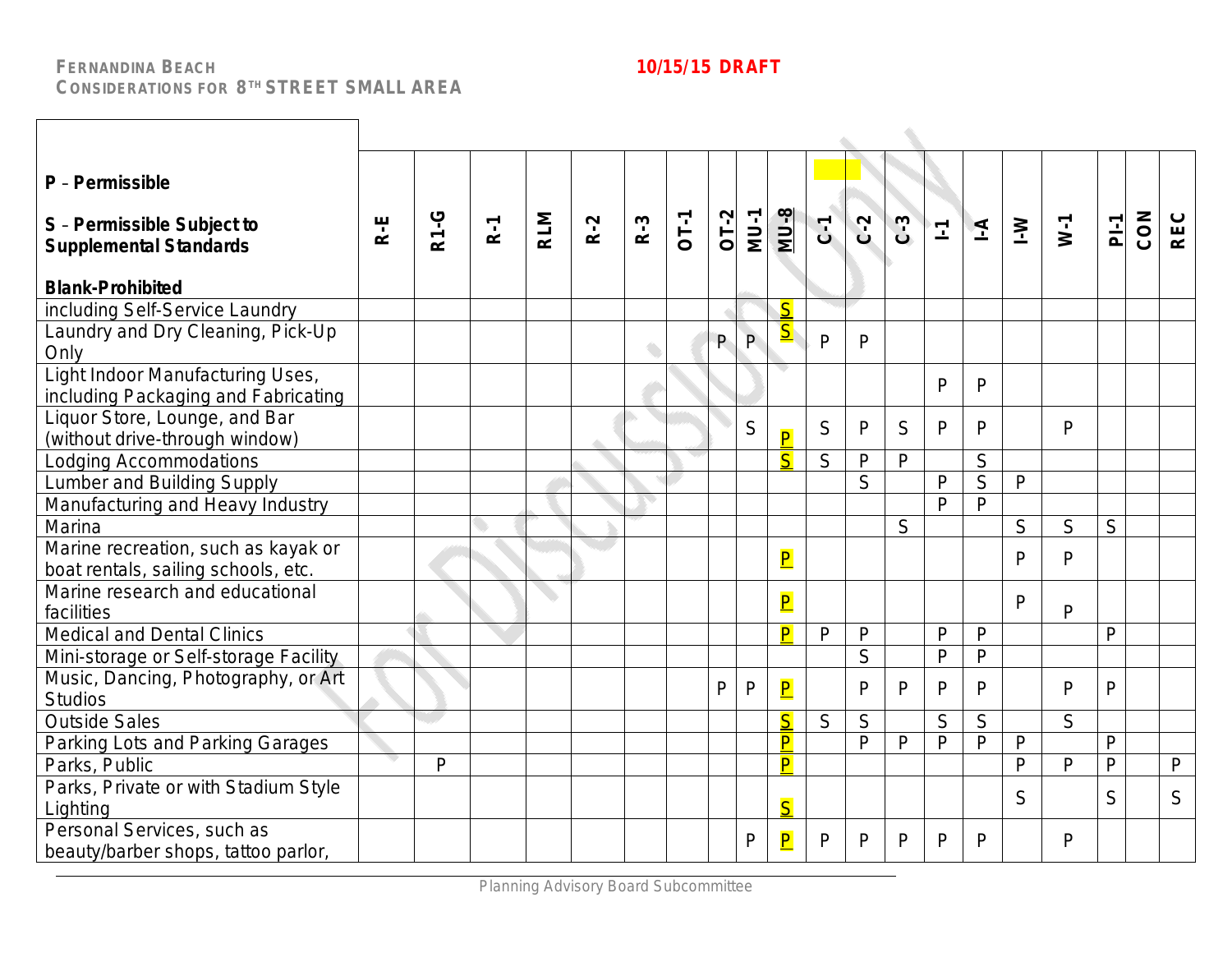| P - Permissible<br>S - Permissible Subject to<br><b>Supplemental Standards</b><br><b>Blank-Prohibited</b>                         | R.E | <b>R1-G</b>  | $R-1$        | <b>RLM</b> | $R-2$       | $R-3$                   | <b>OT-1</b> | $OT-2$ | <b>MU-1</b>  | $MU-8$                  | $\overline{C}$ | $C - 2$      | $C-3$        | $\overline{\mathbb{L}}$ | $\overline{4}$ | $\geq$       | $W-1$                  | $\overline{P}$ | CON | <b>REC</b>   |
|-----------------------------------------------------------------------------------------------------------------------------------|-----|--------------|--------------|------------|-------------|-------------------------|-------------|--------|--------------|-------------------------|----------------|--------------|--------------|-------------------------|----------------|--------------|------------------------|----------------|-----|--------------|
| massage or acupuncture therapy                                                                                                    |     |              |              |            |             |                         |             |        |              |                         |                |              |              |                         |                |              |                        |                |     |              |
| Picnic Areas, Trails, and Nature<br><b>Facilities</b>                                                                             | S   | S            | S            | S          | S           | S                       | S           | S      | S            | $\overline{\mathsf{S}}$ | S              | S            | S            | S                       | S              | S            | S                      | S              | S   | S            |
| Piers, Docks, and Wharves                                                                                                         |     |              |              |            |             |                         |             |        |              |                         |                |              |              | $\mathsf{P}$            |                | P            | P                      |                |     | $\mathsf{P}$ |
| <b>Professional Offices</b>                                                                                                       |     |              |              |            |             |                         |             | P      | $\mathsf{P}$ | P                       | P              | P            | P            | $\mathsf{P}$            | P              |              | $\mathsf{P}$           |                |     |              |
| <b>Public Recreation Buildings</b>                                                                                                |     | $\mathsf{P}$ | $\mathsf{P}$ | P          | P           | $\mathsf{P}$            |             |        |              | P                       |                |              |              |                         |                | $\mathsf{P}$ | $\mathsf{p}$           | $\mathsf{P}$   |     | $\mathsf{P}$ |
| Radio, Television, and<br><b>Telecommunication Towers</b>                                                                         |     |              |              |            |             |                         |             |        |              |                         |                |              |              | S                       | S              | S            |                        | S              |     |              |
| Recreation, Outdoor Amusements,<br>such as Miniature Golf or Fishing<br>Piers, Excluding Amusement Parks<br>and Drive-in Theaters |     |              |              |            |             |                         |             |        |              | $\overline{\mathsf{S}}$ |                | S            | S            |                         |                | S            | S                      | S              |     | S            |
| Recreation, Indoor Facilities, such<br>as Billiard Parlors, Bowling Alleys,<br>Game Rooms, and Skating Rinks                      |     |              |              |            |             |                         |             |        |              | $\overline{\mathsf{S}}$ |                | S            | S            | S                       | S              |              |                        | S              |     | S            |
| <b>Railroad Facilities</b>                                                                                                        |     |              |              |            |             |                         |             |        |              |                         |                |              |              | P                       |                | $\mathsf{P}$ | $\mathsf{P}$           |                |     |              |
| <b>Religious Facilities</b><br>Research and Experimental<br>Laboratories                                                          | S   |              | S            | S.         | S           | S                       | S           | S      | S            | $\overline{\mathsf{P}}$ | $\mathsf{P}$   | $\mathsf{P}$ | P            | P                       | P              | P            |                        |                |     |              |
| <b>Residential Uses:</b>                                                                                                          |     |              |              |            |             |                         |             |        |              |                         |                |              |              |                         |                |              |                        |                |     |              |
| Single-Family                                                                                                                     | P.  |              | P            | P          | P           | P                       | P           | P      | $\mathsf{P}$ | $\overline{\mathsf{P}}$ |                |              | P            |                         |                |              | $\mathsf{P}$<br>Note 2 |                |     |              |
| Two- and Three-Family                                                                                                             |     |              |              |            | P           | $\mathsf{P}$            |             |        | $\mathsf{P}$ | P                       |                |              | $\mathsf{P}$ |                         |                |              |                        |                |     |              |
| Four- or More Family                                                                                                              |     |              |              |            |             | $\mathsf{P}$            |             |        |              | $\overline{\mathsf{S}}$ |                |              | $\mathsf{P}$ |                         |                |              |                        |                |     |              |
| Group Residential (see Note 3)                                                                                                    |     |              |              |            |             | $\overline{\mathsf{S}}$ |             |        | S            | $\overline{\mathsf{S}}$ |                |              | S            |                         |                |              |                        |                |     |              |
| <b>Resort Rental</b>                                                                                                              |     |              | Note 1       |            | <b>Note</b> | P                       |             |        |              |                         |                |              |              |                         |                |              |                        |                |     |              |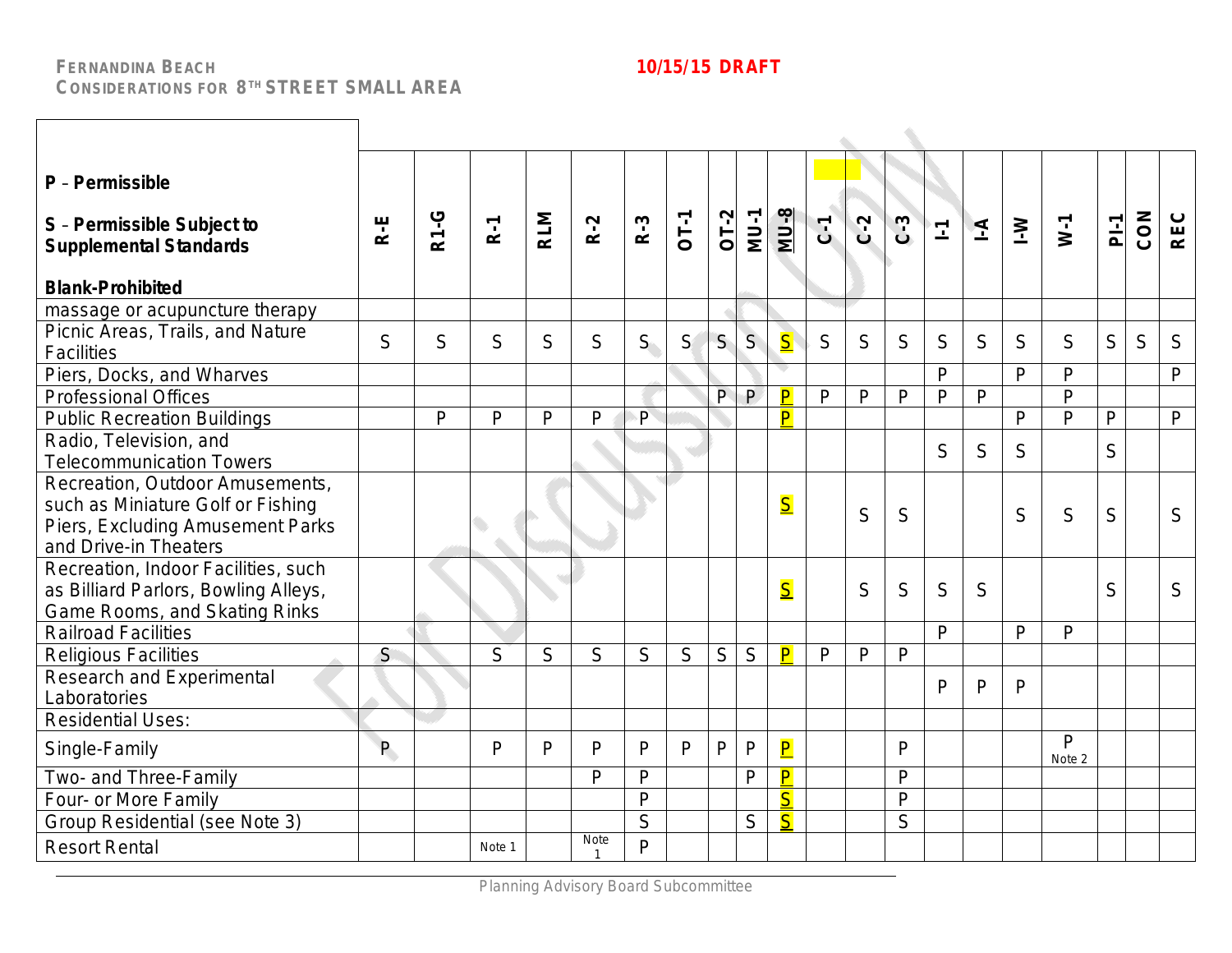| P - Permissible<br>S - Permissible Subject to<br><b>Supplemental Standards</b><br><b>Blank-Prohibited</b> | R-E | <b>R1-G</b> | $R-1$ | <b>RLM</b>     | $R-2$ | $R-3$ | $OT-1$ | $OT-2$         | <b>MU-1</b>  | $MU-8$                  | $C - 1$        | $C-2$        | $C-3$          | $\mathbf{L}$ | $\overline{4}$ | $\geq$       | $W-1$        | $P_{-1}$       | CON | REC |
|-----------------------------------------------------------------------------------------------------------|-----|-------------|-------|----------------|-------|-------|--------|----------------|--------------|-------------------------|----------------|--------------|----------------|--------------|----------------|--------------|--------------|----------------|-----|-----|
| Restaurant, With or Without Drive-                                                                        |     |             |       |                |       |       |        |                | P            |                         | $\mathsf{P}$   | $\mathsf{P}$ | P              | P            | P              | $\mathsf{P}$ | $\mathsf{P}$ |                |     |     |
| Through Window                                                                                            |     |             |       |                |       |       |        |                |              | P                       |                |              |                |              |                |              |              |                |     |     |
| <b>Retail Stores</b>                                                                                      |     |             |       |                |       |       |        | P              | P            | $\overline{\mathsf{P}}$ | $\mathsf{P}$   | $\mathsf{P}$ | P              | P            | P              |              | $\mathsf{P}$ |                |     |     |
| Schools, Elementary, Junior, or<br>Senior High                                                            | S   | S           | S     | S              | S     | S     |        |                | S            | $\overline{P}$          |                |              |                |              |                |              |              | P              |     |     |
| Scooter and Moped Rentals                                                                                 |     |             |       |                |       |       |        |                |              | $\overline{\mathsf{P}}$ | S              | $\mathsf{P}$ | $\mathsf S$    |              |                |              |              |                |     |     |
| Seasonal Sales *Note 4                                                                                    |     |             |       |                |       |       |        |                | $\mathsf{P}$ | P                       | $\overline{P}$ | $\mathsf{P}$ | $\mathsf{P}$   | P            | P              | $\mathsf{P}$ | $\mathsf{P}$ |                |     |     |
| <b>Small Equipment or Appliance</b><br><b>Repair Shops</b>                                                |     |             |       |                |       |       |        |                |              | $\overline{\mathsf{P}}$ |                | P            | P              | P            | P              |              |              |                |     |     |
| Specialty Food Stores, such as<br><b>Bakeries or Ethnic Grocers</b>                                       |     |             |       |                |       |       |        | P              | $\mathsf{P}$ | $\overline{\mathbf{P}}$ | $\mathsf{P}$   | $\mathsf{P}$ | $\mathsf{P}$   | P            | P              |              | P            |                |     |     |
| Specialty and Gift Shops such as<br>Art, Antique, or Jewelry Shops,<br>Books, or Stationers               |     |             |       |                |       |       |        | P              | $\mathsf{P}$ | $\overline{\mathsf{P}}$ | P              | P            | P              | P            | P              |              | $\mathsf{P}$ |                |     |     |
| <b>Stormwater Treatment Park/Facility</b>                                                                 | S   | S           | S     | $\overline{S}$ | S     | S     | S      | $\overline{S}$ | S            |                         | S              | S            | $\overline{S}$ | S            | S              | S            | S            | S              | S   | S   |
| Terminals for Freight or Passengers,<br>By Ship                                                           |     |             |       |                |       |       |        |                |              |                         |                |              |                | $\mathsf{P}$ |                | P            | P            |                |     |     |
| Theaters, Movie or Performing Arts                                                                        |     |             |       |                |       |       |        |                | $\mathsf{P}$ | P                       |                | $\mathsf{P}$ | $\mathsf{P}$   | P            | P              |              | $\mathsf{P}$ |                |     |     |
| Trades and Repair Services such as<br>Electrical, Heating, and Air,<br>Mechanical, Painting, and Plumbing |     |             |       |                |       |       |        |                |              | $\overline{\mathsf{P}}$ |                | S            |                | $\mathsf{P}$ | $\mathsf{P}$   |              |              |                |     |     |
| Utility Facilities, such as Electric<br>Substations, Water and Wastewater<br><b>Treatment Plants</b>      |     |             |       |                |       |       |        |                |              |                         |                |              | P              | P            | $\mathsf{P}$   | P            | $\mathsf{P}$ | $\overline{P}$ |     |     |
| Warehouse, not Including Mini-<br>Storage                                                                 |     |             |       |                |       |       |        |                |              |                         |                |              |                | P            | P              | P            |              |                |     |     |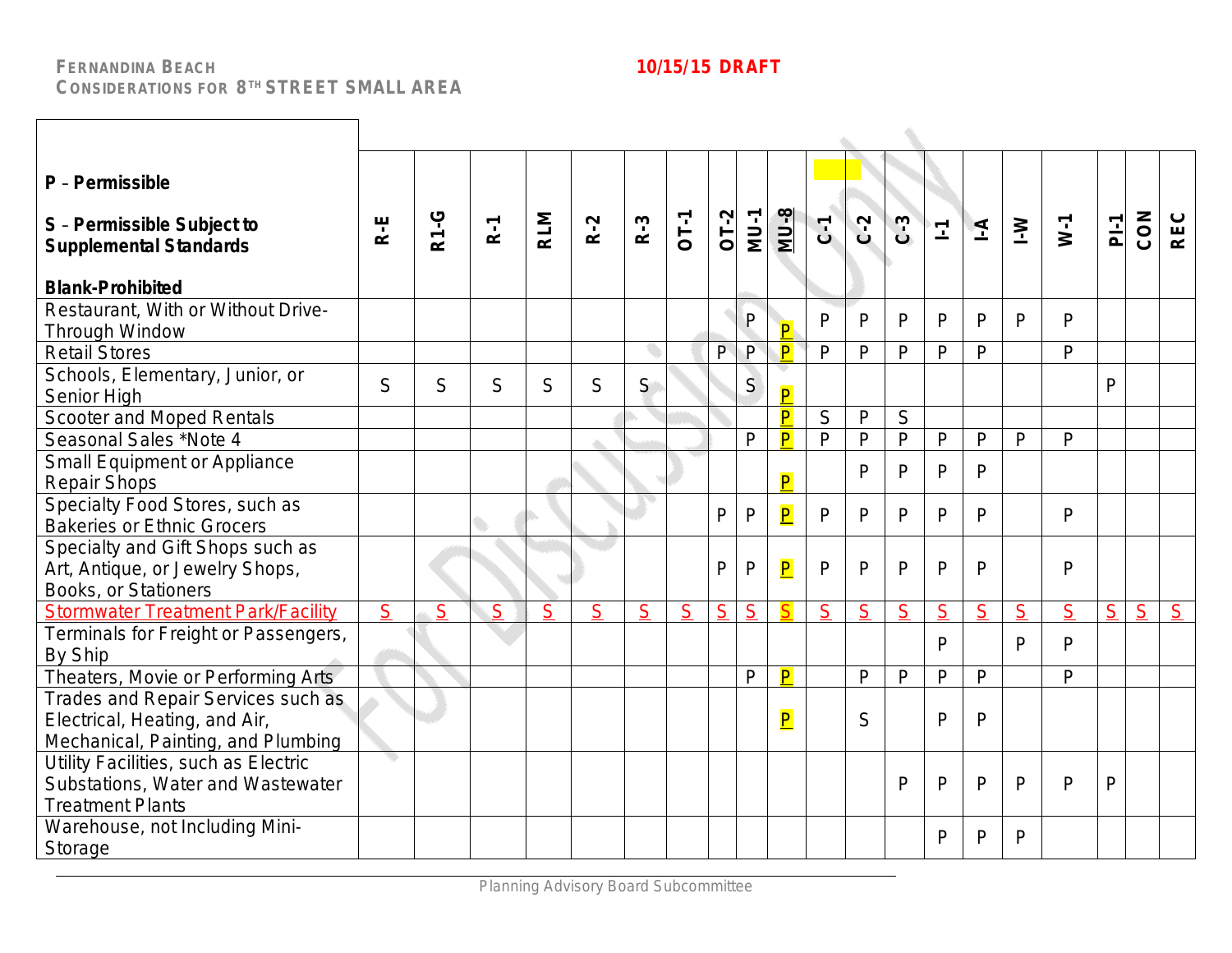| P - Permissible<br>S - Permissible Subject to<br><b>Supplemental Standards</b> | ய<br>œ | (5)<br>∼ | $\alpha$ | ≂<br>2<br>$\alpha$ | $\sim$<br>$\alpha$ | S<br>$\alpha$ | $\overline{5}$ | $OT-2$ | $MU-8$<br><b>MU-1</b> | $\overline{ }$<br>ن | $\mathbf{v}$<br>$\dot{\mathbf{C}}$ | $C - 3$ | $\overline{\phantom{0}}$<br>∸ | ⋖  | $\geq$ | $\overline{P}$ | CON | $\circ$<br>ш<br>$\alpha$ |
|--------------------------------------------------------------------------------|--------|----------|----------|--------------------|--------------------|---------------|----------------|--------|-----------------------|---------------------|------------------------------------|---------|-------------------------------|----|--------|----------------|-----|--------------------------|
| <b>Blank-Prohibited</b>                                                        |        |          |          |                    |                    |               |                |        |                       |                     |                                    |         |                               |    |        |                |     |                          |
| Welding or Sheet Metal Works                                                   |        |          |          |                    |                    |               |                |        |                       |                     |                                    |         | D                             | D  |        |                |     |                          |
| <b>Wholesale Establishments</b>                                                |        |          |          |                    |                    |               |                |        |                       |                     |                                    |         | D                             | D. |        |                |     |                          |

Notes:

1. Resort rentals in R-1 or R-2 zoning districts that existed prior to the effective date of Ordinance 2000-28 (October 3, 2000) may continue a legal non-conforming status as long as the resort rental permit has not expired for a period of greater than 180 days.

2. Properties that have obtained the WMU Future Land Use category are subject to the permitted uses in the W-1 column. Residential units are permitted above non-residential uses. Stand alone residential uses are prohibited.

3. Group Residential uses in existence prior to the adoption of Ordinance 2007-22 may continue a legal non-conforming status as long as a Group Residential Permit is applied for and maintained in accordance with the terms of the Ordinance. Existing uses shall not be subject to the Supplemental Standards in Section 6.02.24.

4. Seasonal Sales are subject to the provisions of LDC Section 5.02.02 and a temporary use permit is required according to the procedures set forth in Chapter 11.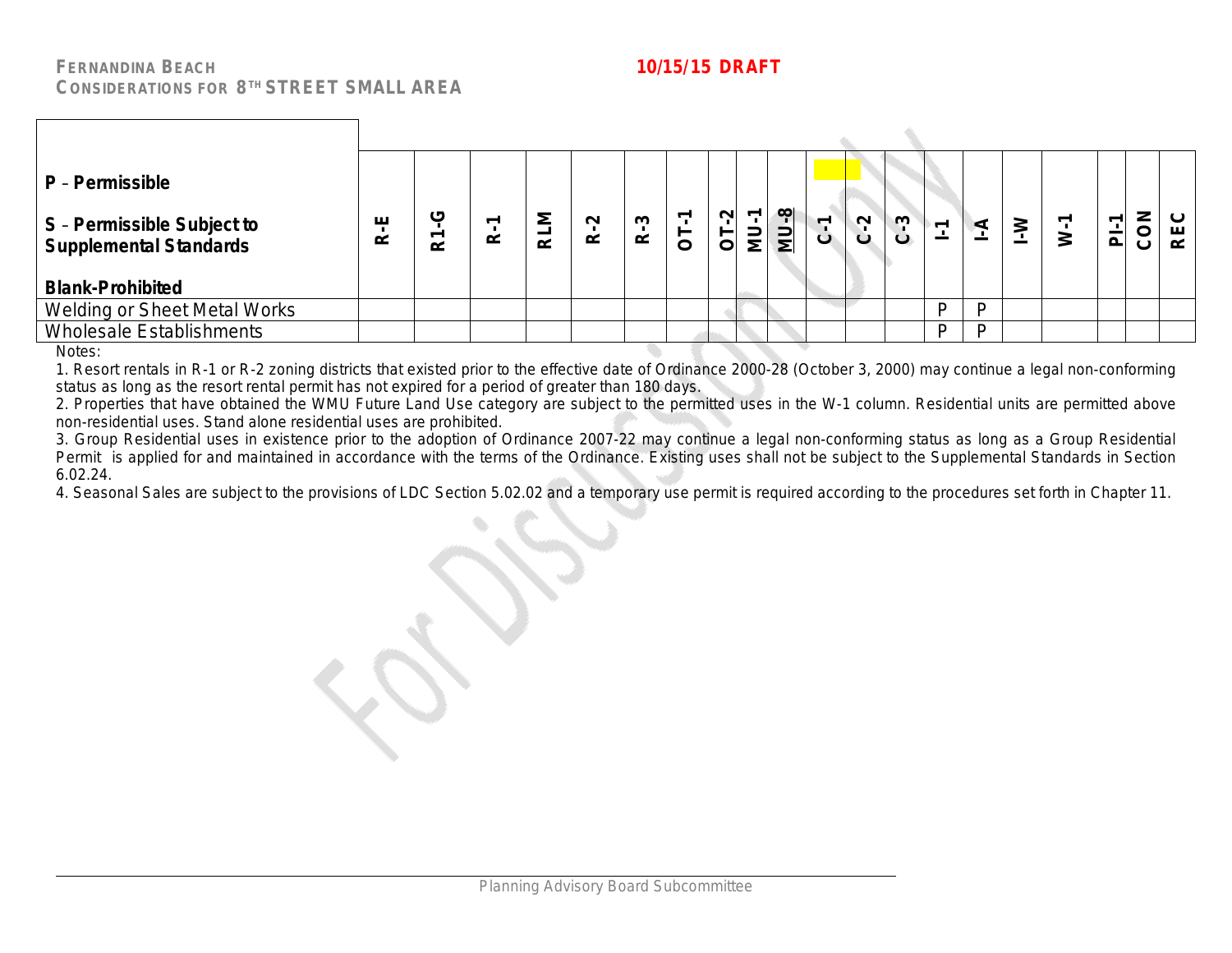**2.03.03 Table of Accessory Uses**

(See Section 5.01.01 for standards pertaining to accessory uses.)

Table 2.03.03 lists permissible accessory uses in each zoning district. The letter "P" indicates that the identified use is permissible as an accessory use, but not as a principal use. Principal uses are identified in Table 2.03.02.

## **Table 2.03.03. Table of Accessory Uses**

| P - Permissible Accessory Use                                    |                |              |              |            |                |              |              |              |        |                         |                |              |              |                         |                |              |              |                |              |              |
|------------------------------------------------------------------|----------------|--------------|--------------|------------|----------------|--------------|--------------|--------------|--------|-------------------------|----------------|--------------|--------------|-------------------------|----------------|--------------|--------------|----------------|--------------|--------------|
| S - Permissible Subject to<br><b>Supplemental Standards</b>      | R-E            | <b>R1-G</b>  | $R-1$        | <b>RLM</b> | $R-2$          | $R-3$        | <b>DT-1</b>  | O,<br>$OT-2$ | $MU-1$ | $MU-8$                  | $\overline{c}$ | $C-2$        | $C-3$        | $\overline{\mathbb{L}}$ | $\overline{A}$ | $\geq$       | $W-1$        | P <sub>i</sub> | CON          | <b>REC</b>   |
| <b>Blank - Prohibited</b>                                        |                |              |              |            |                |              |              |              |        |                         |                |              |              |                         |                |              |              |                |              |              |
| <b>Accessory Land Uses:</b>                                      |                |              |              |            |                |              |              |              |        |                         |                |              |              |                         |                |              |              |                |              |              |
| Home Occupation                                                  | P              | P            | P            | P          | $\mathsf{P}$   | P.           | P            | $\mathsf{P}$ | P      | $\overline{\mathsf{P}}$ |                |              |              |                         |                |              |              |                |              |              |
| <b>Accessory Dwelling - Detached</b><br><b>Building</b>          | $\overline{P}$ | P            | $\mathsf{P}$ | P          | P              | P            | $\mathsf{P}$ | $\mathsf{P}$ | P      | $\overline{\mathsf{P}}$ |                |              |              |                         |                |              |              |                |              |              |
| <b>Agricultural Support Buildings</b>                            | $\mathsf{P}$   |              |              |            |                |              |              |              |        |                         |                |              |              |                         |                |              |              |                |              |              |
| <b>Cremation Facility *Note 2</b>                                |                |              |              |            |                |              |              |              | S      |                         |                | S            |              | S                       | S              |              |              |                |              |              |
| Detached Garage or Carport                                       | $\mathsf{P}$   | P            | P            | P          | $\overline{P}$ | $\mathsf{P}$ | $\mathsf{P}$ | P            | P      | $\overline{\mathsf{P}}$ |                |              |              |                         |                |              |              |                |              |              |
| Docks and Other Waterfront<br><b>Structures</b>                  | P              | P            | P            | P          | P              | P            | P            | P            | P      |                         |                |              |              | P                       |                | $\mathsf{P}$ | P            | P              | P            | P            |
| <b>Dumpsters</b>                                                 |                |              |              |            |                | Þ            |              |              | P      | P                       | P              | P            | P            | P                       | P              | P            | P            | P              |              | $\mathsf{P}$ |
| Fences                                                           | P              | $\mathsf{P}$ | $\mathsf{P}$ | P          | P              | P            | $\mathsf{P}$ | P            | P      | $\overline{\mathsf{P}}$ | $\mathsf{p}$   | $\mathsf{P}$ | $\mathsf{P}$ | P                       | $\mathsf{P}$   | $\mathsf{P}$ | P            | P              | $\mathsf{P}$ | $\mathsf{P}$ |
| Outside Storage - Agricultural<br><b>Equipment and Materials</b> | $\mathsf{P}$   |              |              |            |                |              |              |              |        |                         |                |              |              | Þ                       | P              | P            |              |                |              |              |
| Outside Storage - Equipment,<br>Machinery, and Materials         |                |              |              |            |                |              |              |              |        |                         |                | P            |              | P<br>Not<br>e 1         | P              | P            | P            |                |              |              |
| Satellite Dish Antenna                                           | P              | $\mathsf{P}$ | $\mathsf{P}$ | P          | $\mathsf{P}$   | P            | $\mathsf{P}$ | P            | P      | $\overline{\mathsf{P}}$ | P              | $\mathsf{P}$ | P            | P                       | $\mathsf{P}$   | P            | P            | P              |              |              |
| Storage Buildings, Sheds, Utility<br>Buildings, and Greenhouses  | P              | P            | P            | P          | $\mathsf{P}$   | P            | P            | P            | P      | $\overline{P}$          | P              | P            | P            | P                       | P              | P            | $\mathsf{P}$ | P              | $\mathsf{P}$ | P            |
| Swimming Pool                                                    | P              | D            | D            | P          | P              | P.           | P            | P            | P      | P                       | P              | P            | P            |                         | P              |              |              | P              |              | P            |
|                                                                  |                |              |              |            |                |              |              |              |        |                         |                |              |              |                         |                |              |              |                |              |              |

Planning Advisory Board Subcommittee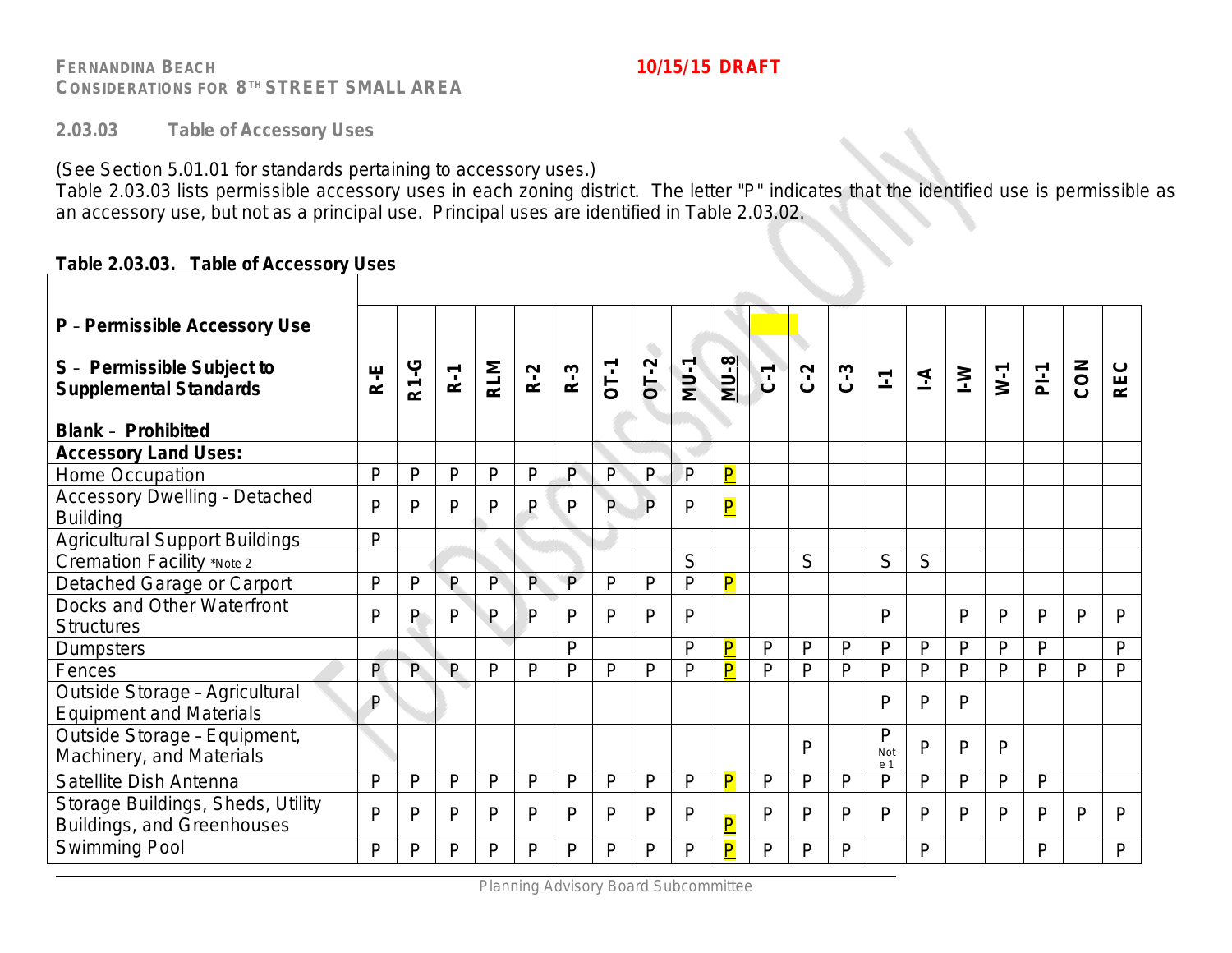Notes: 1. As to the Rayonier and Smurfit Stone properties, permitted yard storage shall include process by-products and new or used process parts for use in or sale of by the mill".

2. Cremation Facilities shall be subject to the supplemental standards provided in Section 6.02.26